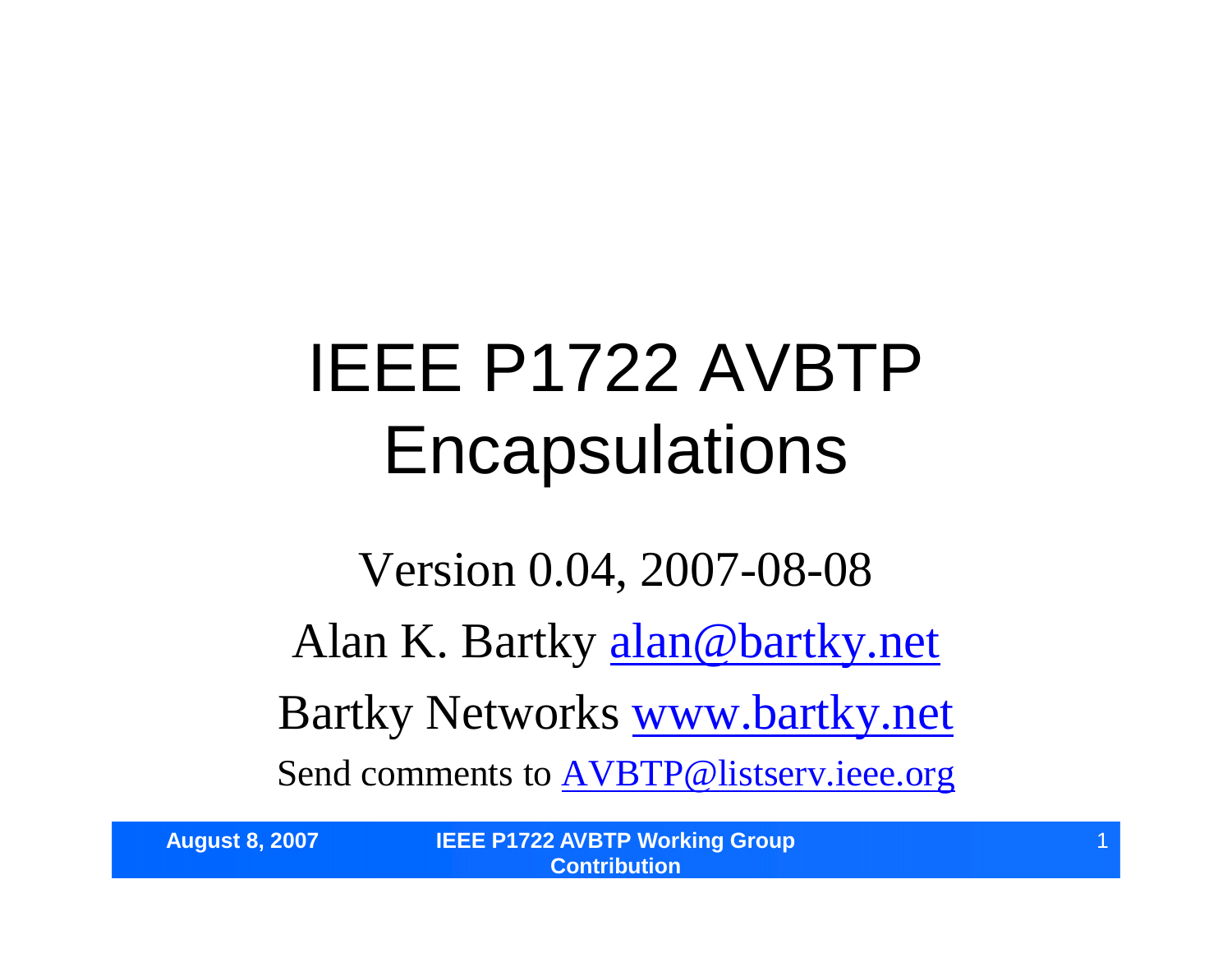## Notice of copyright release

#### • **Notice:**

– This document has been prepared to assist the work of the IEEE P1722 and IEEE 802 Working Groups. It is offered as a basis for discussion and is not binding on the contributing individual(s) or organization(s). The material in this document is subject to change in form and content after further study. The contributor(s) reserve(s) the right to add, amend or withdraw material contained herein.

#### • **Copyright Release to IEEE:**

– The contributor grants a free, irrevocable license to the IEEE to incorporate material contained in this contribution, and any modifications thereof, in the creation of an IEEE Standards publication; to copyright in the IEEE's name any IEEE Standards publication even though it may include portions of this contribution; and at the IEEE's sole discretion to permit others to reproduce in whole or in part the resulting IEEE Standards publication. The contributor also acknowledges and accepts that this contribution may be made public by the IEEE P1722 Working Group or the IEEE 802 Working Group.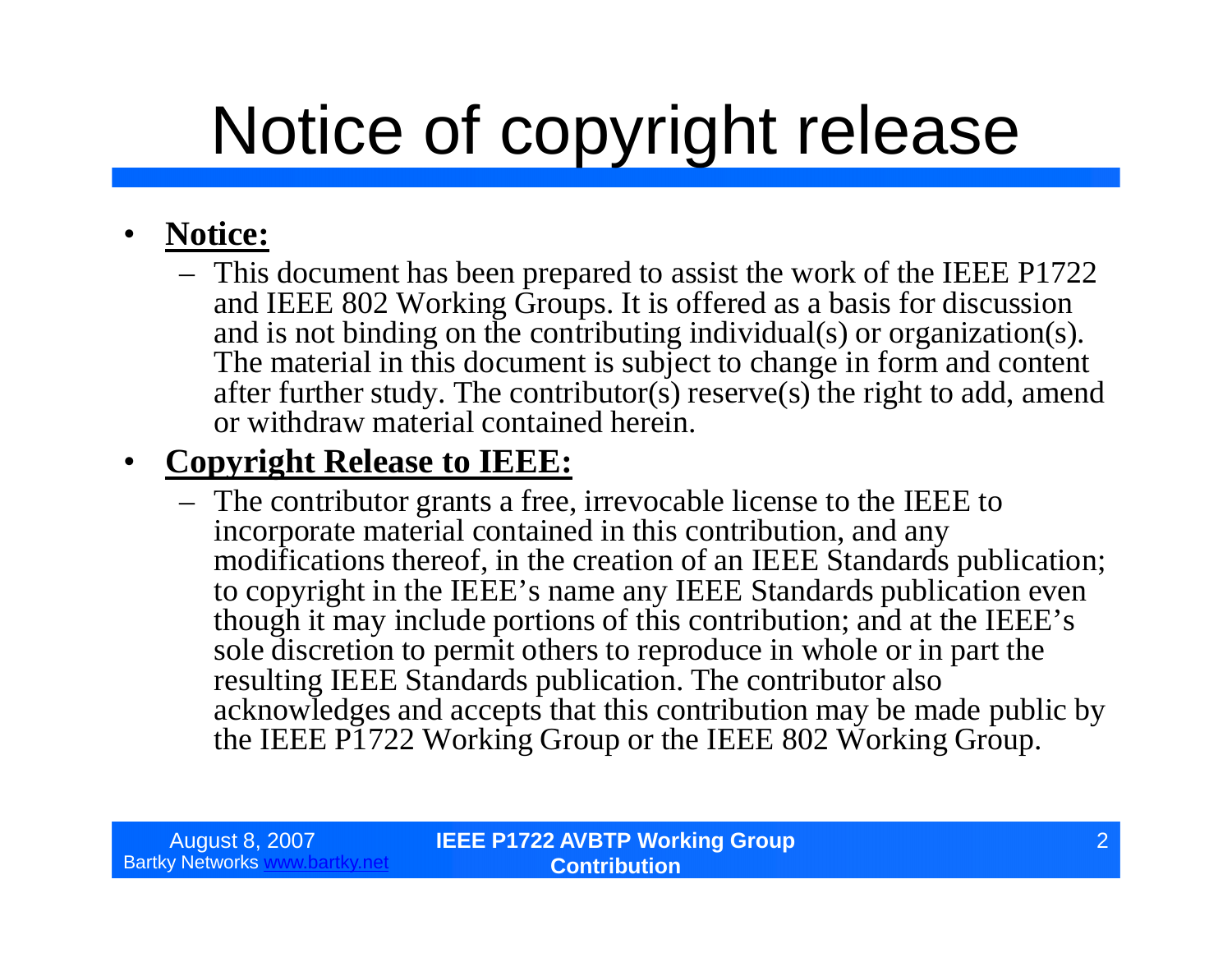### Revision History

| <b>Rev</b> | <b>Date</b> | <b>Comments</b>                                                                                                                                                                                                                                                                                                                                                                                                                                                                                                                                                                                                        |
|------------|-------------|------------------------------------------------------------------------------------------------------------------------------------------------------------------------------------------------------------------------------------------------------------------------------------------------------------------------------------------------------------------------------------------------------------------------------------------------------------------------------------------------------------------------------------------------------------------------------------------------------------------------|
| 0.01       | 2007-06-24  | First version using formats and notes based on what probably will start going into the<br>draft P1722 specifications.                                                                                                                                                                                                                                                                                                                                                                                                                                                                                                  |
| 0.02       | 2007-06-27  | Added draft proposal for fragmentation for discussion on how to handle large CIP<br>packets broken up into smaller packets for the case of 1394/61883 to AVBTP/61883<br>interworking. Cleaned up some diagrams to correct areas "grey" or white depending<br>on scope of fields versus the diagram (what the diagram was trying to convey as fields<br>of interest).                                                                                                                                                                                                                                                   |
| 0.03       | 2007-07-02  | Changed proposed Proprietary/Experimental based on feedback from John Nels Fuller<br>on 2007-07-02 teleconference                                                                                                                                                                                                                                                                                                                                                                                                                                                                                                      |
| 0.04       | 2007-08-08  | Changed frame formats and updated diagrams to:<br>• Accommodate latest fragmentation/reassembly proposal (Alan Bartky)<br>• Accommodate for latest "cross timestamp" control frame proposal (Chuck Harrison)<br>•Prepare for draft 0.03 of the P1722 specification.<br>•Updated proposal for "escape type" protocol to accommodate new proposal for<br>standardized fragmentation/reassembly and packet length at "standard" places.<br>Removed detailed description of fields (see draft 0.02 or upcoming 0.03 P1722<br>specification for those details) except for the new proposal for<br>fragmentation/reassembly. |
|            |             |                                                                                                                                                                                                                                                                                                                                                                                                                                                                                                                                                                                                                        |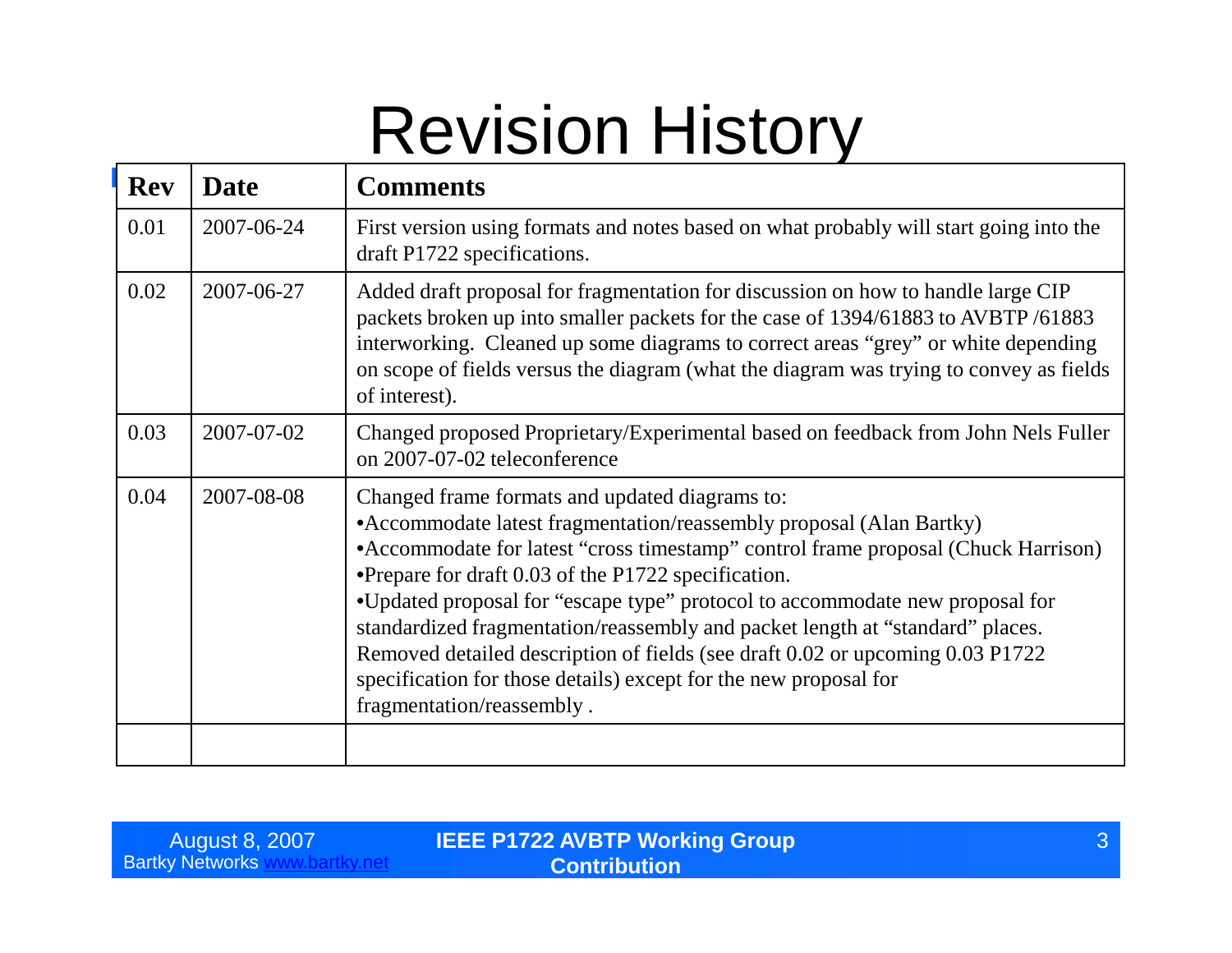### Encapsulation Design Assumptions

- AVBTP shall use 802.1AS for time base
- AVBTP shall be able to react to change in 802.1AS time (user changing time of day, change in Grandmaster, etc. (see 802.1AS assumptions from AVB document)).
- 61883 format over AVBTP will support presentation time in the same manner as 1394/61883 using the  $S\overline{Y}$  field and in 24.576 MHz cycle time based on 802.1AS clock.
	- 61883-4 & 61883-7: Source Packet Header format with 0-127 seconds, 0-7999 8 kHz cycles, 0-3072 24.576 MHz sub-cycles.
	- All other 61883 encapsulations: CIP header format with 0-15 8 kHz cycles, 0- 3072 24.576 MHz sub-cycles.
- AVBTP 61883 presentation time shall be relative to the 802.1AS clock
	- Adapt 1394 AV/C Function Control Protocol (FCP) for use in 61883 over AVBTP.
	- Allow for Proprietary encapsulations via different subtype
	- Allow for other future expansions via different subtypes.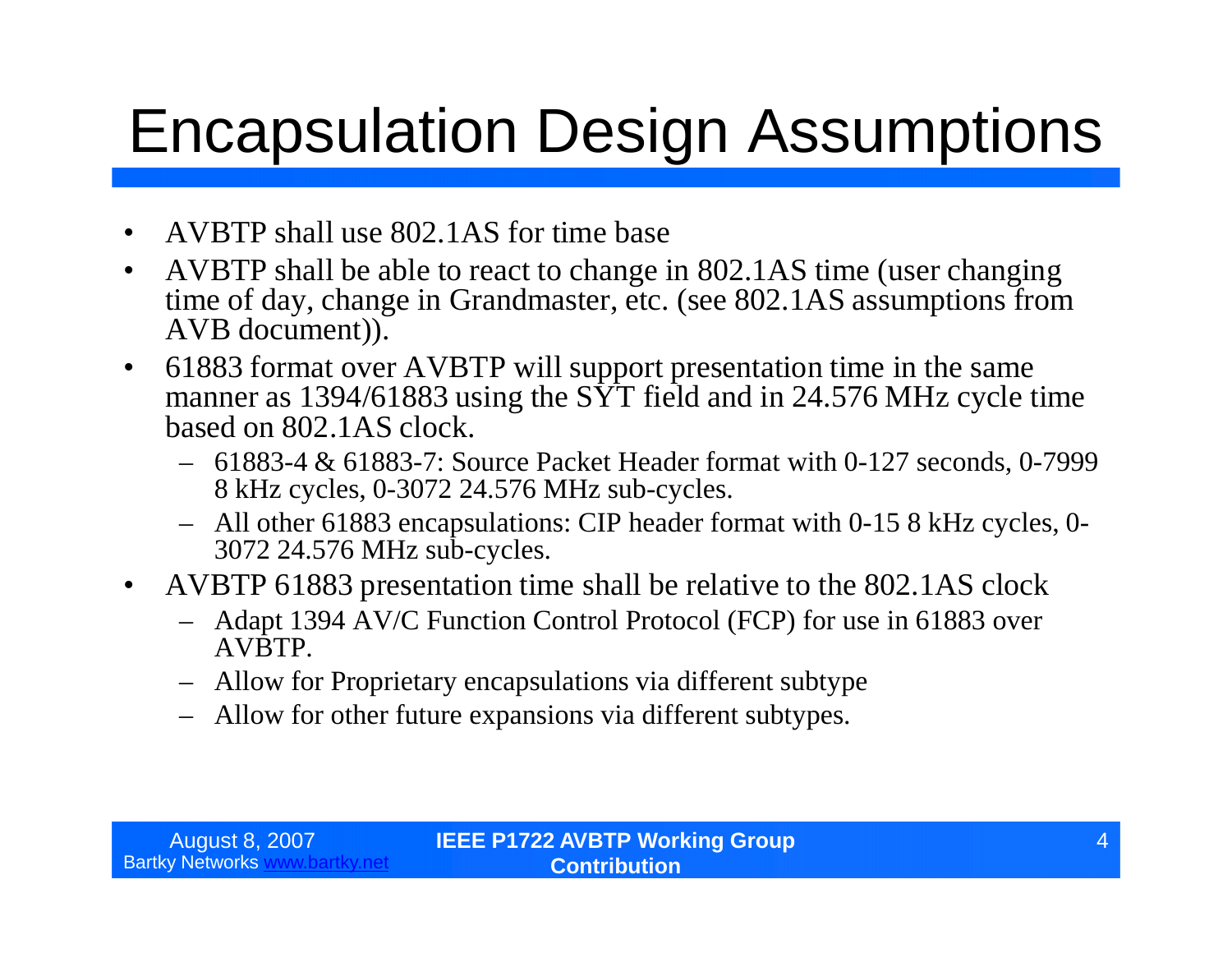### Encapsulation Assumptions

- Approved by Consensus:
	- –For AVBTP stream data frames, MAC Destination Addresses shall always be multicast addresses and shall be unique for the Layer 2 network. This address shall be used for stream identification.
	- –For AVBTP stream control frames, MAC Destination Address may be unicast, multicast or broadcast depending on the specification of the usage of each AVBTP control frame.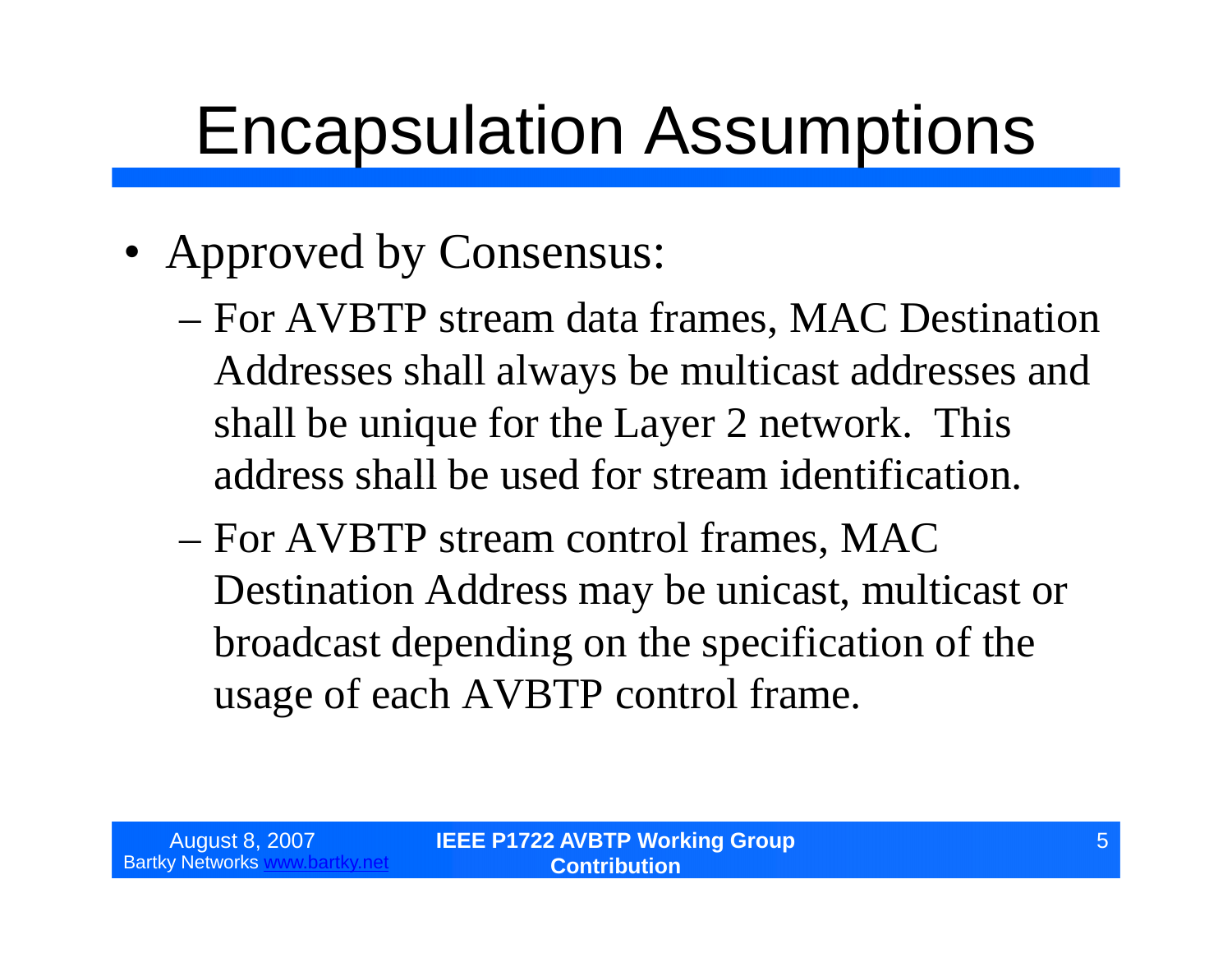### Encapsulation Assumptions

- Approved by Consensus:
	- –All talkers shall always send stream data frames with 1st Ethertype field set to 0x8100 for 802.1 P/Q type.
	- –For AVBTP, talkers and controllers are not required to send stream control frames with an 802.1 P/Q tag.
	- –All devices must always be able to accept data and control frames with an 802.1 P/Q tag.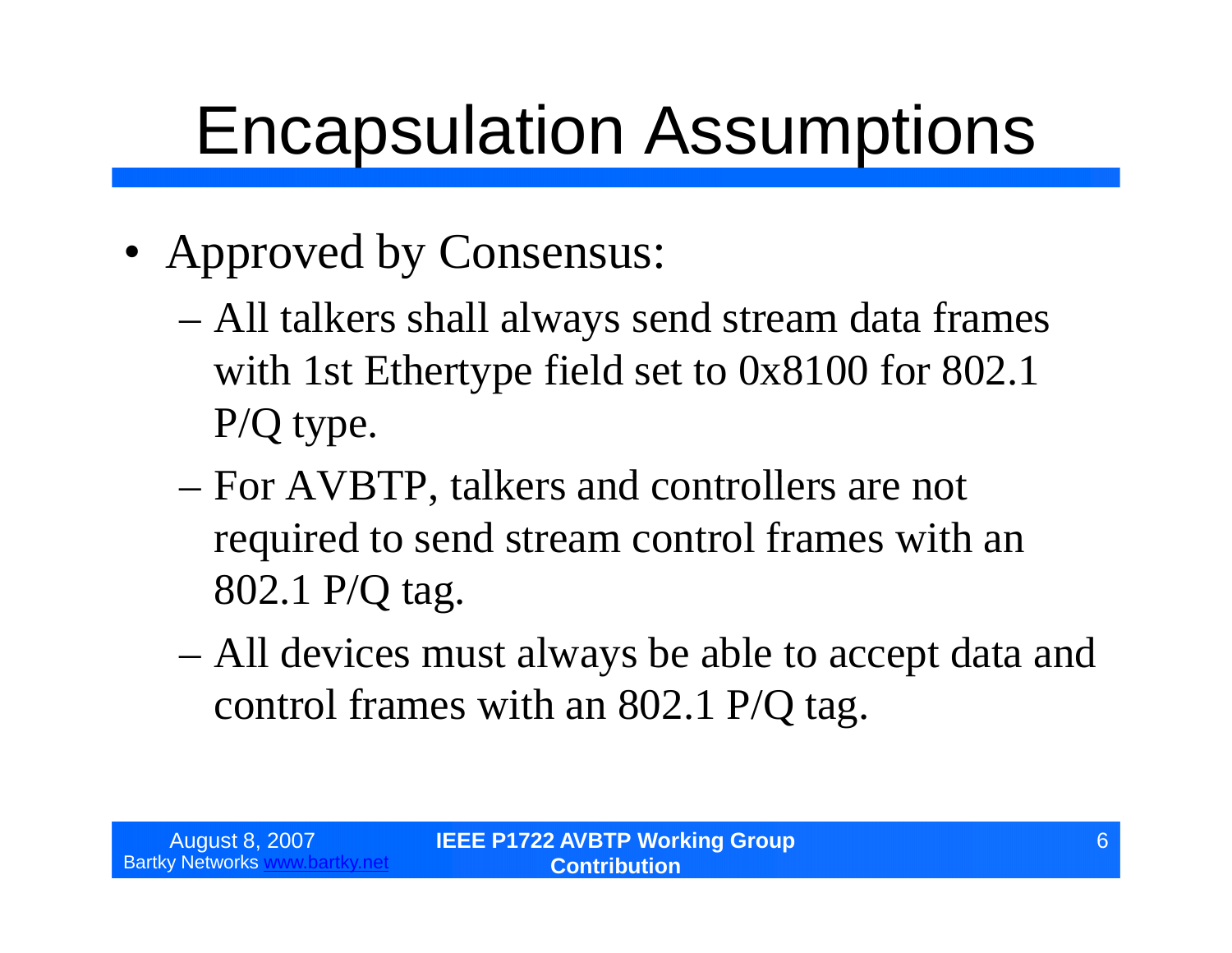### Encapsulation Assumptions

- Approved by Consensus:
	- VLAN Identifier (VID), 12 bits:
		- The VID is a VLAN and not a Stream Identifier
		- AVBTP stations must support VLAN ID of zero to send or receive for stream data traffic.
		- AVBTP stations are recommended to support other VLAN IDs, but it is not required.
		- Receiving AVBTP stations not supporting VLANs or if supported and configured for a given set of VLANs shall discard any frames for which it is not a member of the specified VLAN.
	- Canonical Format Indicator (CFI), 1 bit
		- AVBTP will only support CFI of zero.
	- Priority Code Point (PCP), 3 bits:
		- •For data streams, AVBTP shall always specify the appropriate value (default or as administered to a different value) for IEEE 802.1Qav class A or class B traffic.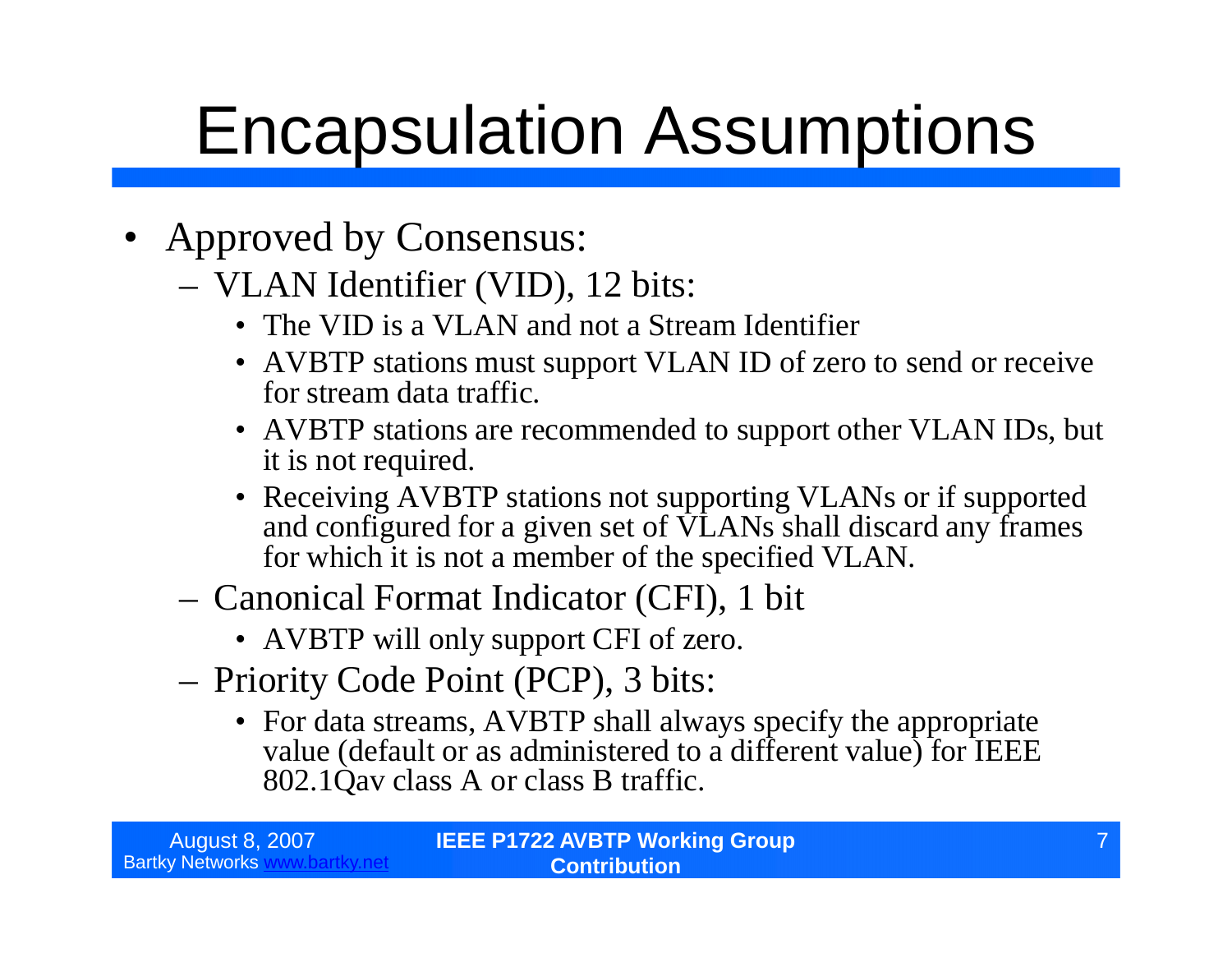#### Draft AVBTP packet

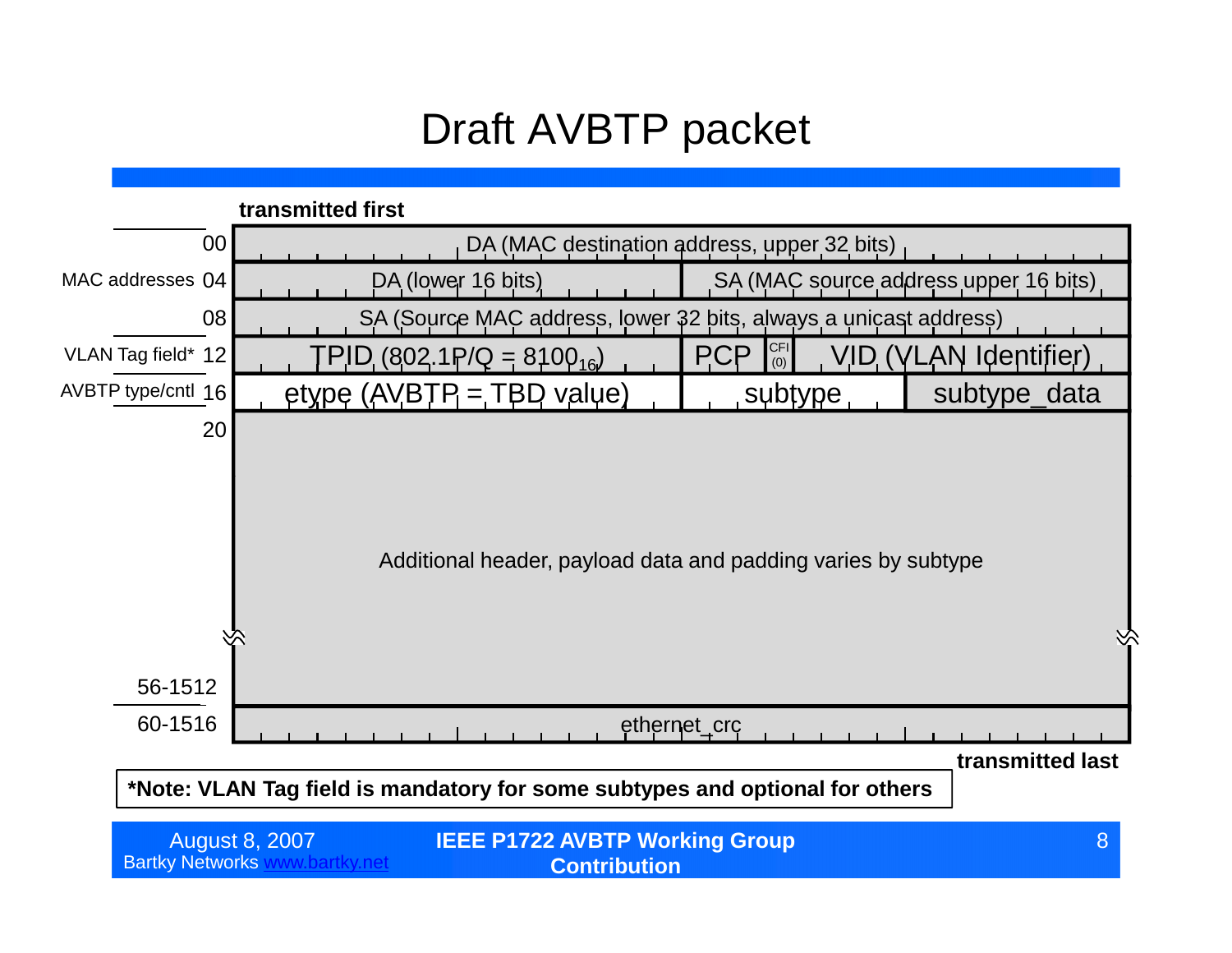#### AVBTP stream type, general

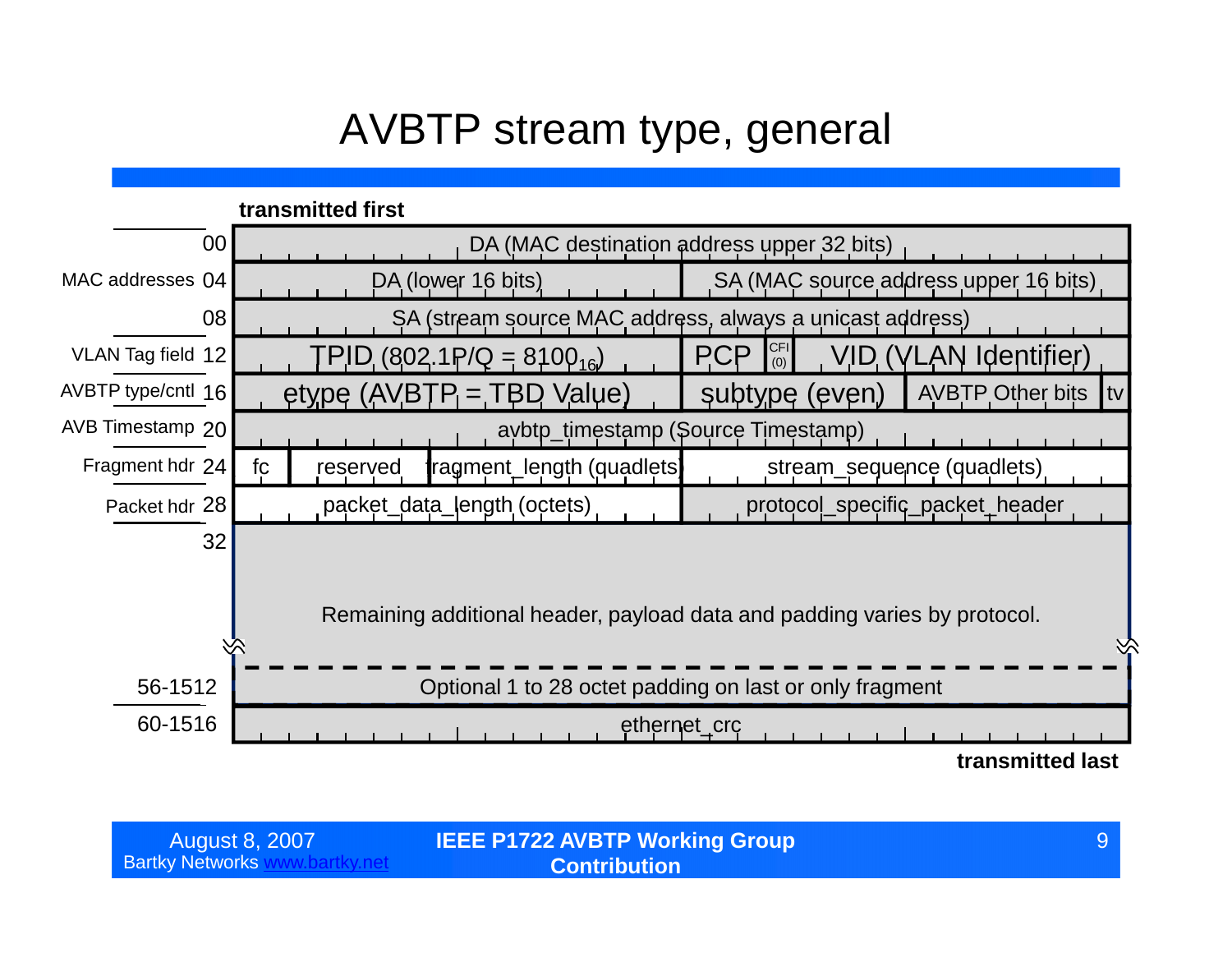#### First or only fragment stream packet format

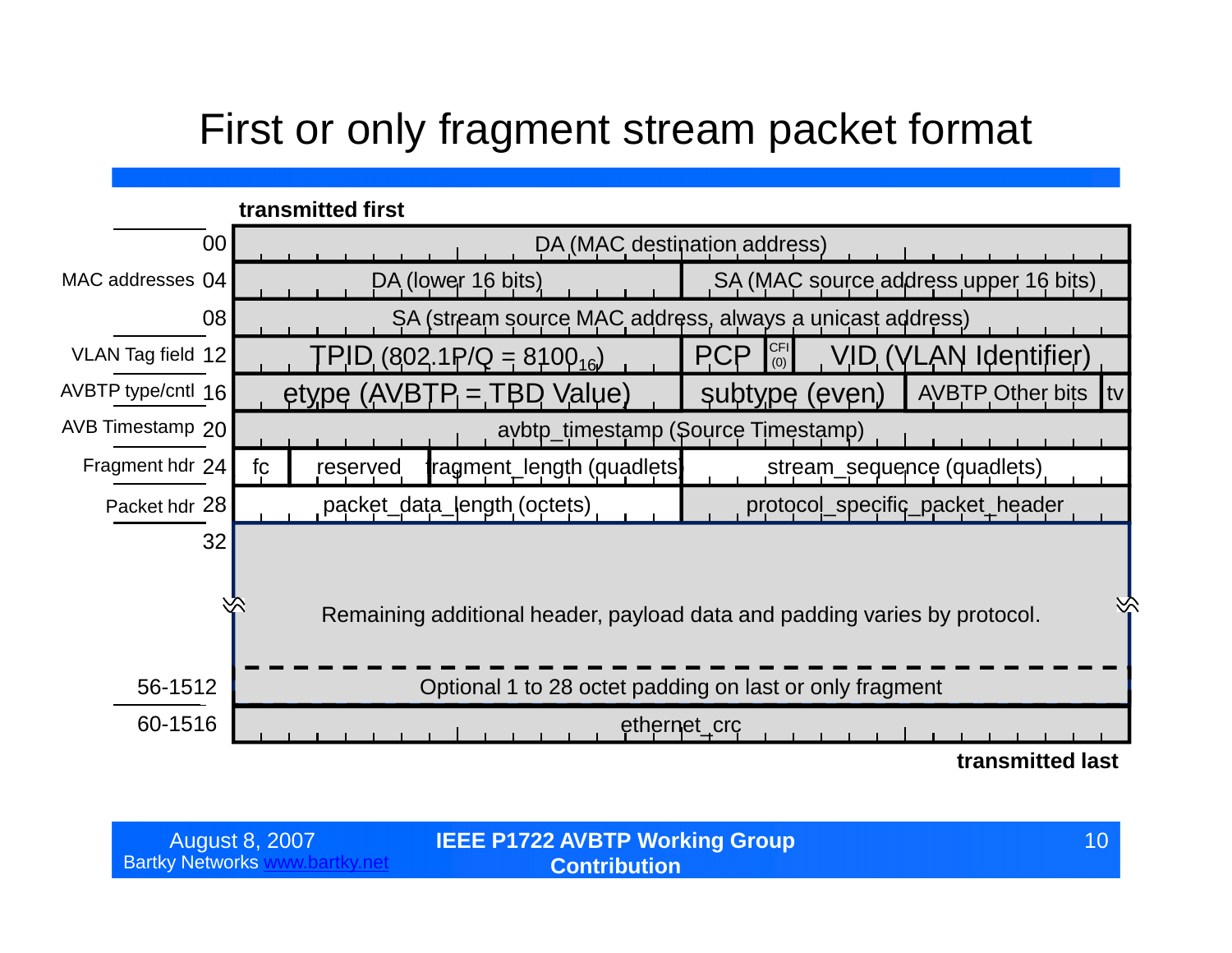#### First or only fragment stream packet format

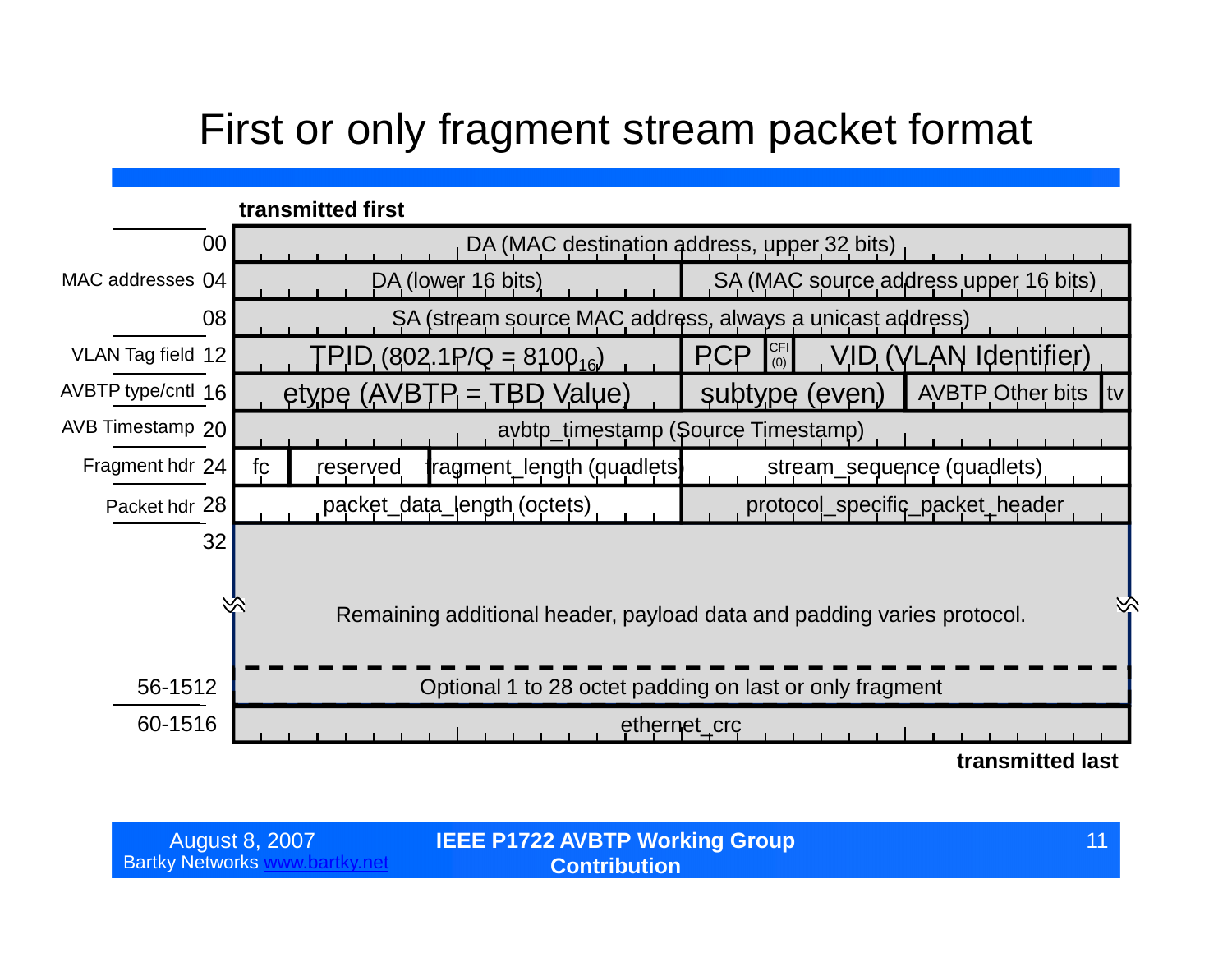#### Draft AVBTP Subtype 0, general



| August 8, 2007         |  |
|------------------------|--|
| <b>Bartky Networks</b> |  |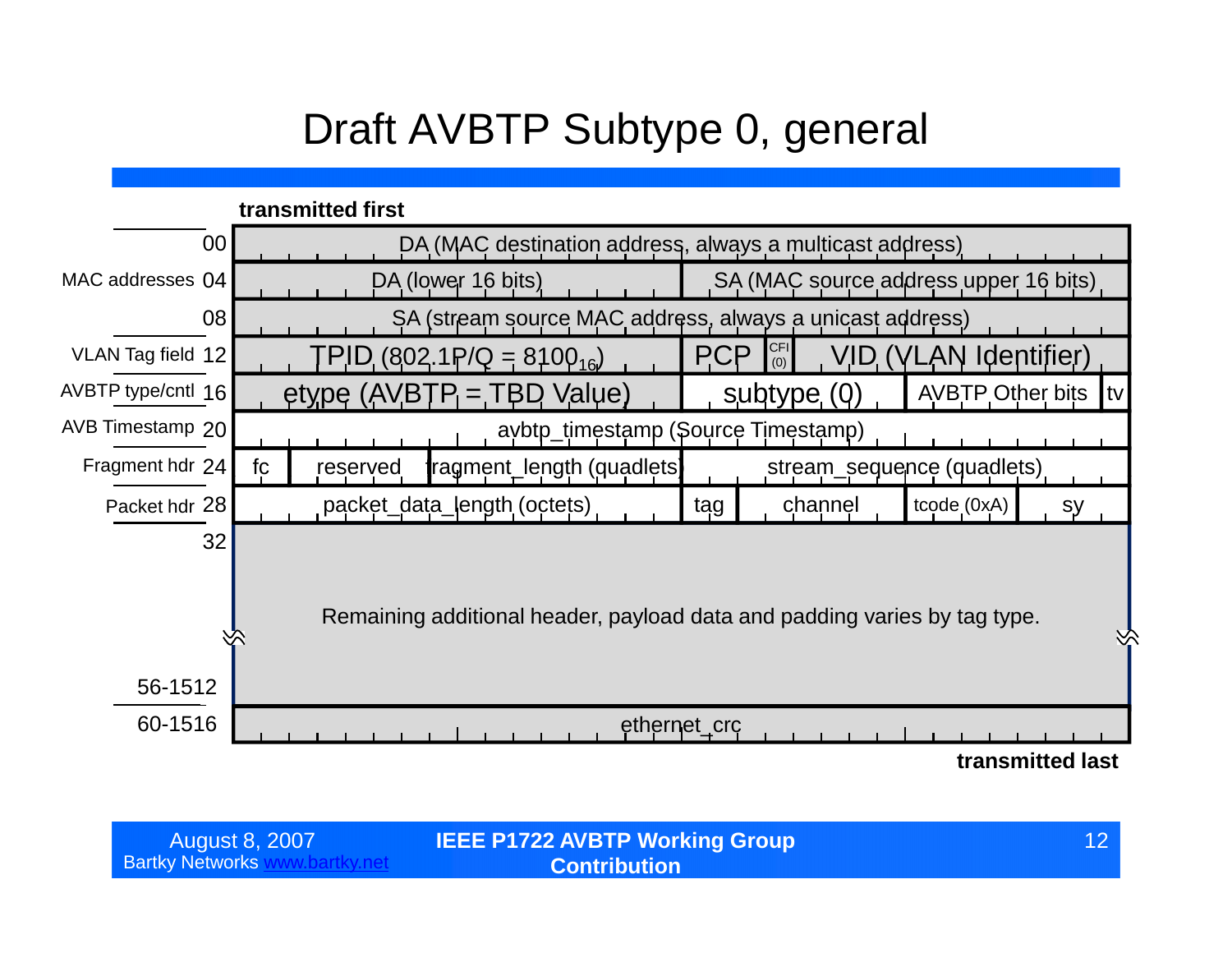#### Draft AVBTP Subtype 0, 61883/IIDC data packet



| <b>August 8, 2007</b>  |  |
|------------------------|--|
| <b>Bartky Networks</b> |  |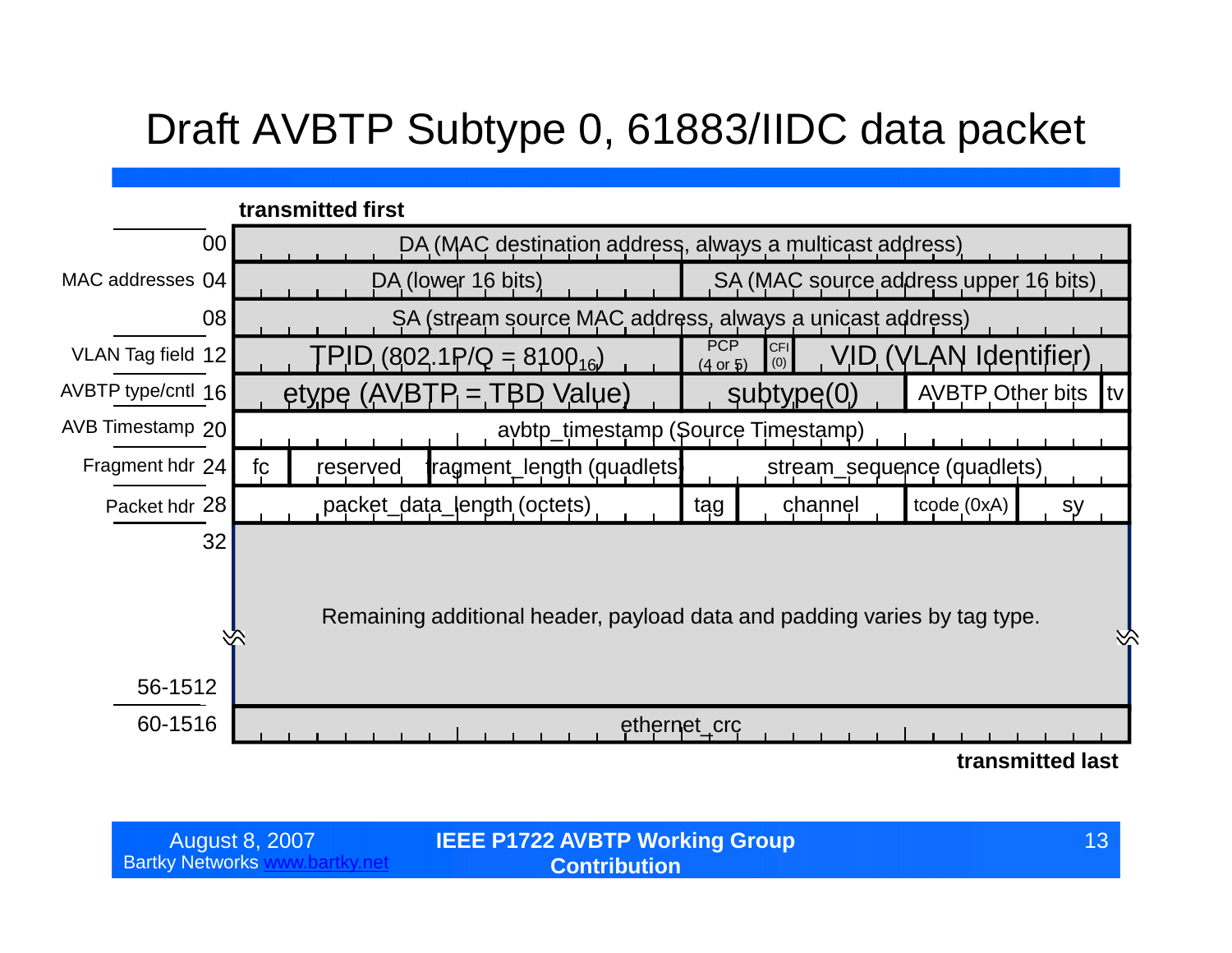#### Draft AVBTP IIDC Stream Data packet

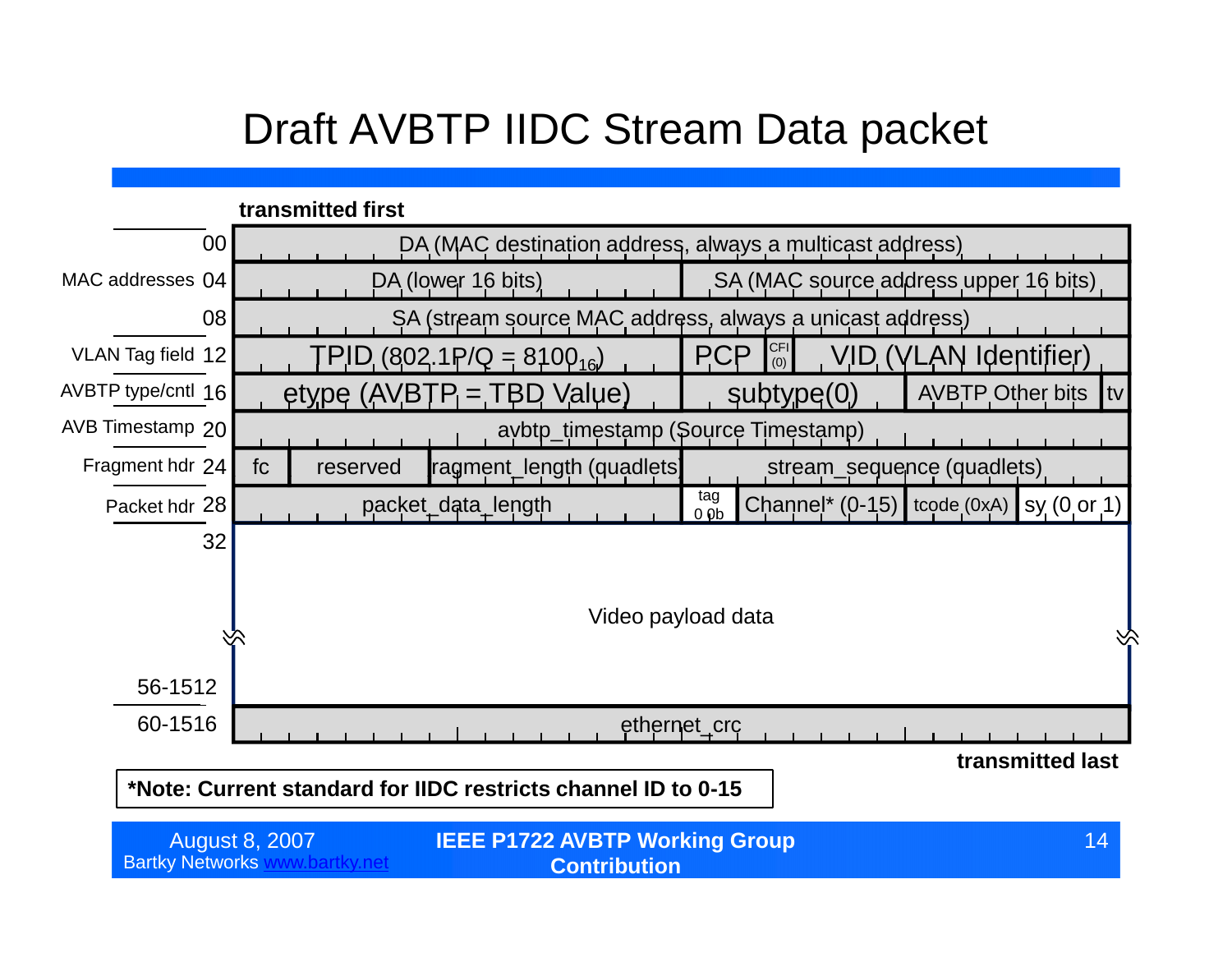#### Draft AVBTP CIP Stream Data packet, SPH(0)

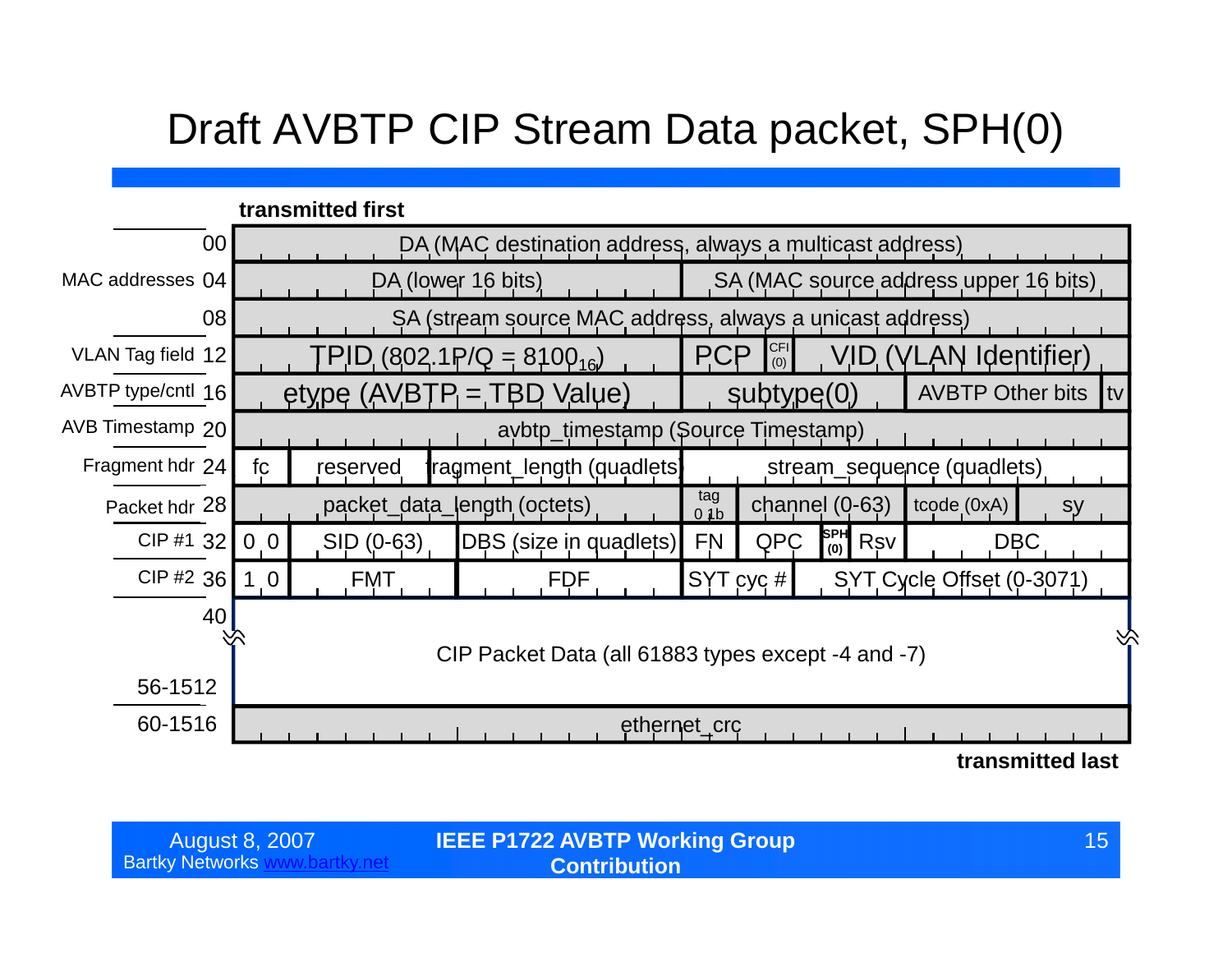#### Draft AVBTP CIP Stream Data packet, SPH(1)

|                                                                                                                |                                                                          | transmitted first            |  |                           |  |                                       |                   |                  |     |                            |                  |  |
|----------------------------------------------------------------------------------------------------------------|--------------------------------------------------------------------------|------------------------------|--|---------------------------|--|---------------------------------------|-------------------|------------------|-----|----------------------------|------------------|--|
|                                                                                                                | 00<br>DA (MAC destination address, always a multicast address)           |                              |  |                           |  |                                       |                   |                  |     |                            |                  |  |
| MAC addresses 04                                                                                               | DA (lower 16 bits)                                                       |                              |  |                           |  | SA (MAC source address upper 16 bits) |                   |                  |     |                            |                  |  |
|                                                                                                                | 08<br>SA (stream source MAC address, always a unicast address)           |                              |  |                           |  |                                       |                   |                  |     |                            |                  |  |
| VLAN Tag field 12                                                                                              |                                                                          | $PID (802.1P/Q = 8100_{16})$ |  |                           |  | <b>PCP</b>                            | <b>CFI</b><br>(0) |                  |     | VID (VLAN Identifier)      |                  |  |
| AVBTP type/cntl 16                                                                                             | etype $(AVBTP = TBD Value)$<br><b>AVBTP Other bits</b><br>subtype(0)     |                              |  |                           |  | Itv                                   |                   |                  |     |                            |                  |  |
| AVB Timestamp 20                                                                                               | avbtp_timestamp (Source Timestamp)                                       |                              |  |                           |  |                                       |                   |                  |     |                            |                  |  |
| Fragment hdr 24                                                                                                | fc                                                                       | reserved                     |  | ragment_length (quadlets) |  |                                       |                   |                  |     | stream_sequence (quadlets) |                  |  |
| Packet hdr 28                                                                                                  |                                                                          | packet_data_length (octets)  |  |                           |  | tag<br>01 <sub>b</sub>                |                   | channel $(0-63)$ |     | tcode (0xA)                | sy               |  |
| CIP #1 32                                                                                                      | 0 <sub>0</sub>                                                           | SID (0-63)                   |  | DBS (size in quadlets)    |  | <b>FN</b>                             | QPC               | SPH<br>(1)       | Rsv |                            | <b>DBC</b>       |  |
| CIP #2 36                                                                                                      | 1 <sub>0</sub>                                                           | <b>FMT</b>                   |  |                           |  |                                       | <b>FDF</b>        |                  |     |                            |                  |  |
| Src Packet hdr* 40                                                                                             |                                                                          | reserved                     |  | <b>SYT Cycle (0-7999)</b> |  |                                       |                   |                  |     | SYT Cycle Offset (0-3071)  |                  |  |
| 44 <sup>o</sup><br>1 <sup>st</sup> Source Packet Data + optional additional Source Packets (Timestamps & Data) |                                                                          |                              |  |                           |  |                                       |                   |                  |     |                            |                  |  |
| 56-1512                                                                                                        | (Note: All timestamps 61883 8 kHz cycle, 24.576 MHz cycle-offset format) |                              |  |                           |  |                                       |                   |                  |     |                            |                  |  |
| 60-1516<br>ethernet_crc                                                                                        |                                                                          |                              |  |                           |  |                                       |                   |                  |     |                            |                  |  |
|                                                                                                                |                                                                          |                              |  |                           |  |                                       |                   |                  |     |                            | transmitted last |  |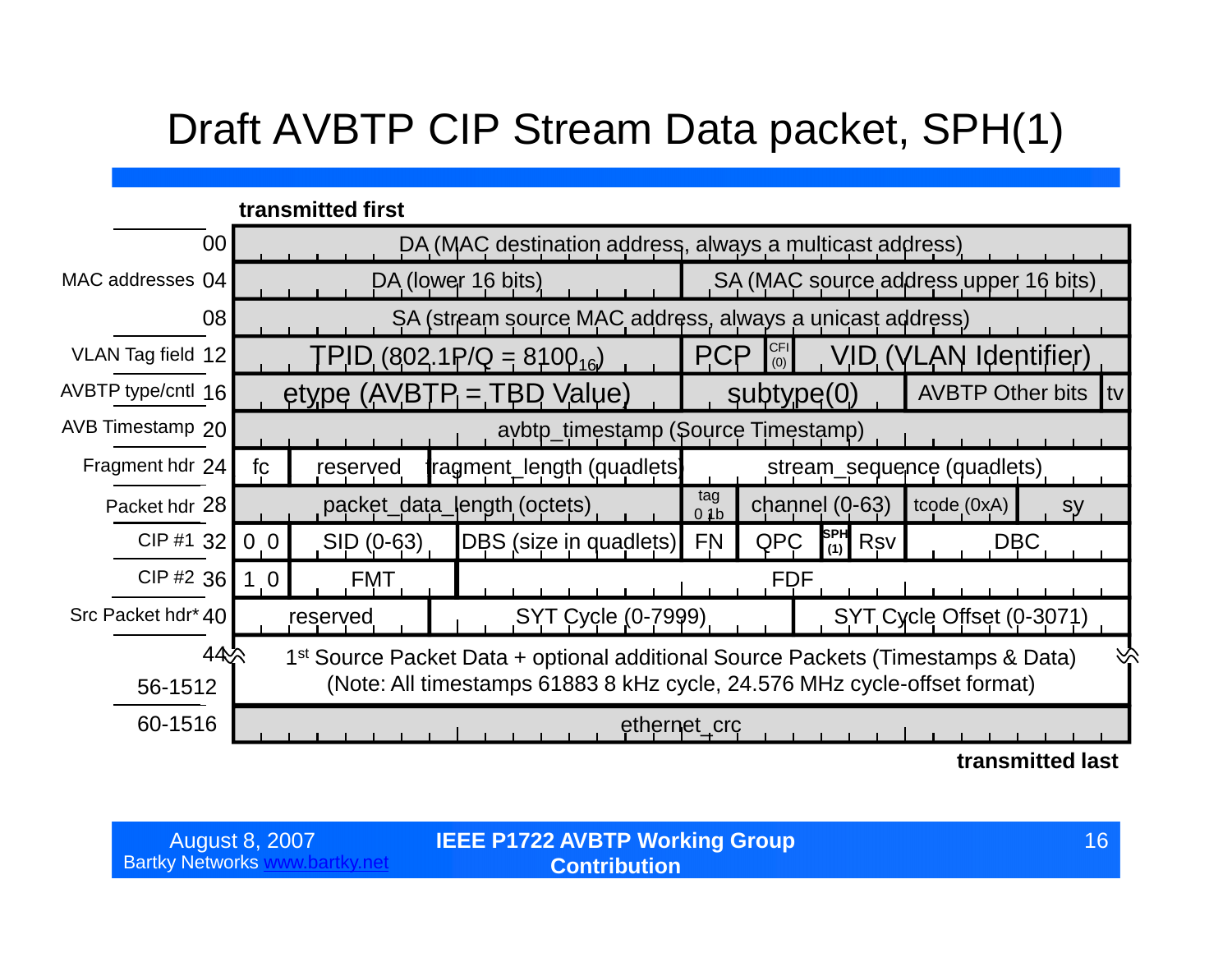### Draft AVBTP "Escape" Stream Data format

|                    | transmitted first                                                                    |                                                          |  |  |  |  |
|--------------------|--------------------------------------------------------------------------------------|----------------------------------------------------------|--|--|--|--|
| 00                 | DA (MAC destination address)                                                         |                                                          |  |  |  |  |
| MAC addresses 04   | DA (lower 16 bits)                                                                   | SA (MAC source address upper 16 bits)                    |  |  |  |  |
| 08                 | SA (stream source MAC address, always a unicast address)                             |                                                          |  |  |  |  |
| VLAN Tag field 12  | $(802.1 \text{P/Q} = 8100_{16})$<br>TPID                                             | <b>CFI</b><br><b>PCP</b><br>VID (VLAN Identifier)<br>(0) |  |  |  |  |
| AVBTP type/cntl 16 | $etype$ (AVBTP = TBD Value)                                                          | subtype(0xFE)<br>AVBTP other bits tv                     |  |  |  |  |
| AVB Timestamp 20   | avbtp_timestamp (Source Timestamp)                                                   |                                                          |  |  |  |  |
| Fragment hdr 24    | fc<br>ragment_length (quadlets)<br>reserved                                          | stream_sequence (quadlets)                               |  |  |  |  |
| Packet hdr 28      | packet_data_length                                                                   | proprietary_header                                       |  |  |  |  |
| EUI #1 32          | EUI-64 upper 32 bits                                                                 |                                                          |  |  |  |  |
| EUI #2 36          | EUI-64 lower 32 bits                                                                 |                                                          |  |  |  |  |
| Payload 40         |                                                                                      |                                                          |  |  |  |  |
|                    | Remaining any additional header, payload data and padding is not specified by AVBTP. |                                                          |  |  |  |  |
| 56-1512            |                                                                                      |                                                          |  |  |  |  |
| 60-1516            | ethernet_crc                                                                         |                                                          |  |  |  |  |
|                    |                                                                                      | transmitted last                                         |  |  |  |  |

| <b>August 8, 2007</b>  |  |
|------------------------|--|
| <b>Bartky Networks</b> |  |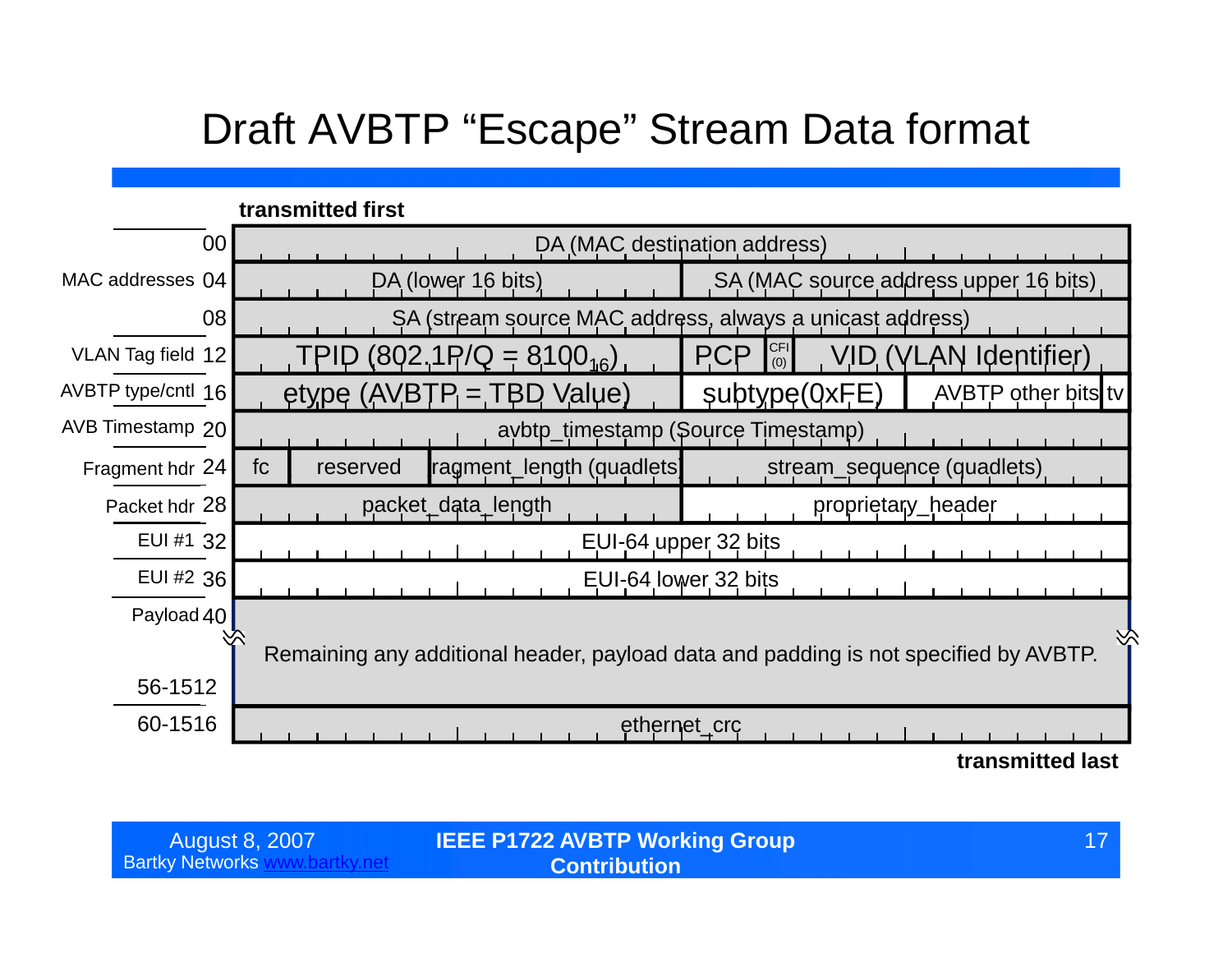#### Draft AVBTP "Escape" type 0 control format



| <b>August 8, 2007</b>  |  |
|------------------------|--|
| <b>Bartky Networks</b> |  |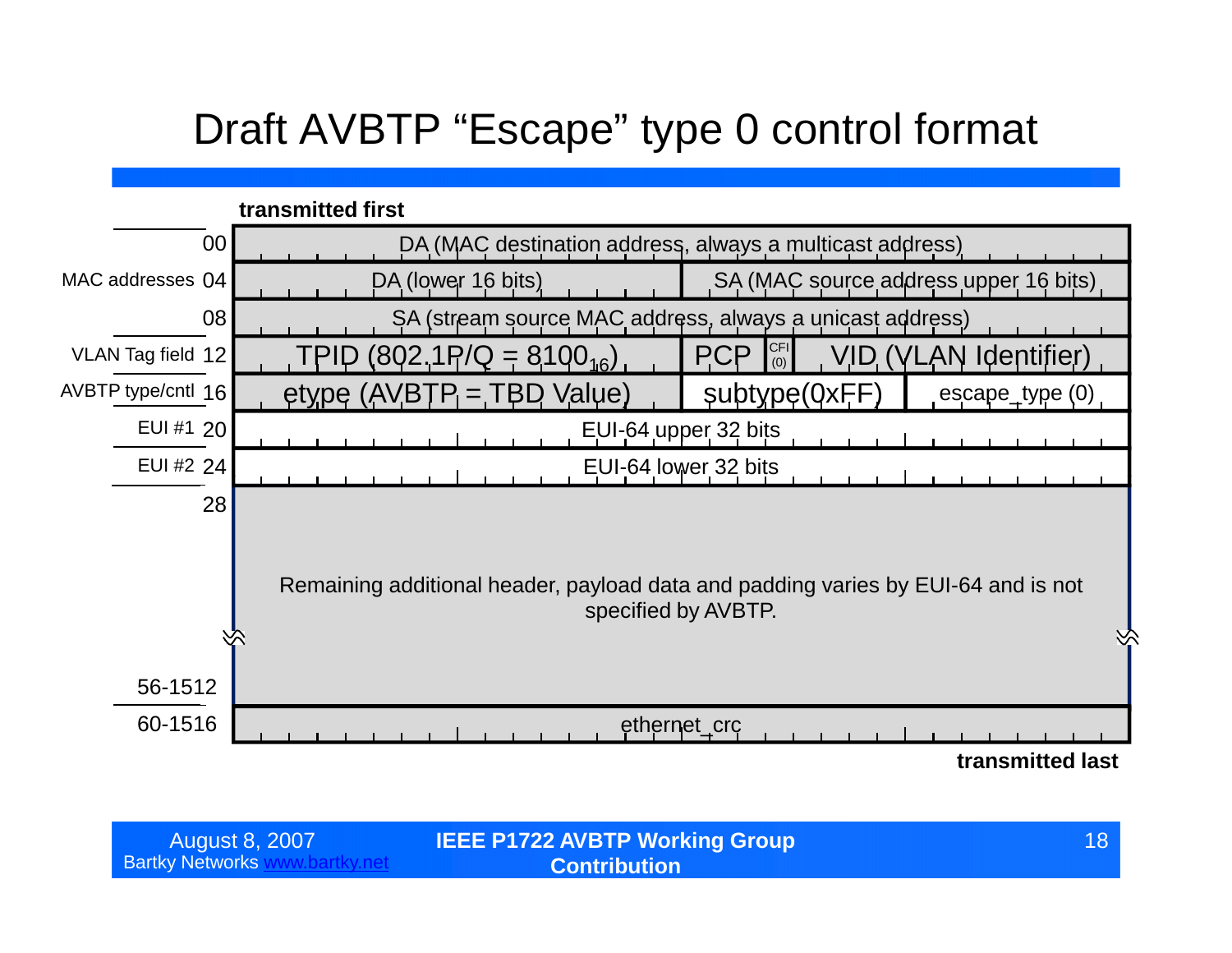### Fragmentation/Reassembly Details

Cut and pasted, then edited from http://www.avbtp.org/contributions/a vbtp-bartky-fragmentation-v0-01- 2007-08-03.pdf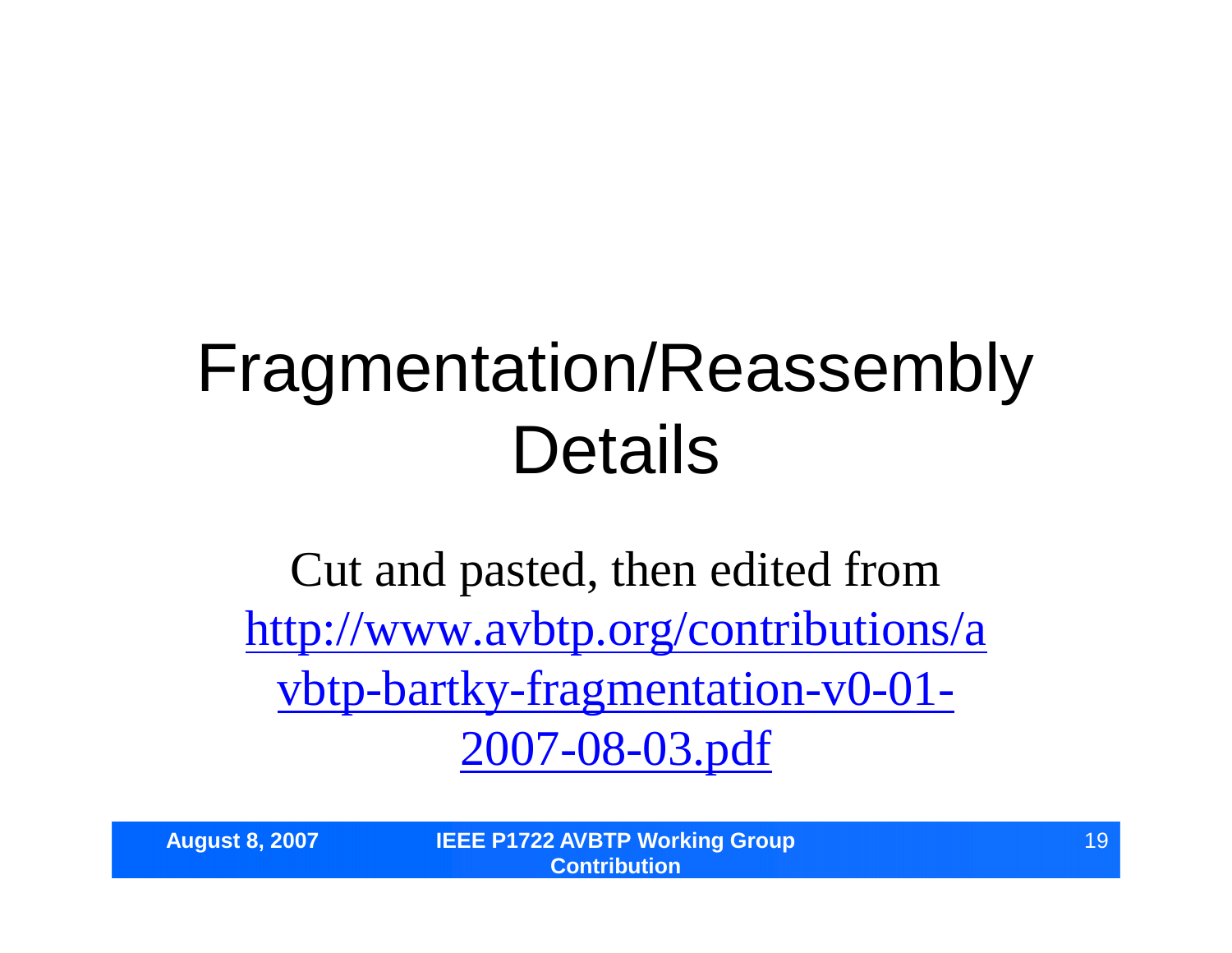### Design Goals

- Fragmentation/Reassembly mechanism should be:
	- Efficient
		- only use one quadlet
	- Consistent
		- Common mechanism to serve 61883, IIDC and future applications)
		- Define standard format for fragment length, packet length, sequencing (for both packet loss and possible out of order condition)
	- Simple
		- Implementable by HW or SW
		- Make algorithm simple such that lower bit rate streams that do not need fragmentation (less than about 90 Mbits/sec)
	- Scalable
		- Solve problem from 100 megabit to 10 gigabit
		- Proposal to do all fragmentation, reassembly and sequencing based on quadlets
	- Functional
		- Provide additional functionality of a standard mechanism for sequencing.
		- Provide fields of use for future new protocols to run over AVBTP using the same mechanism.

| <b>August 8, 2007</b>  |  |
|------------------------|--|
| <b>Bartky Networks</b> |  |

**IEEE P1722 AVBTP Working Group Contribution**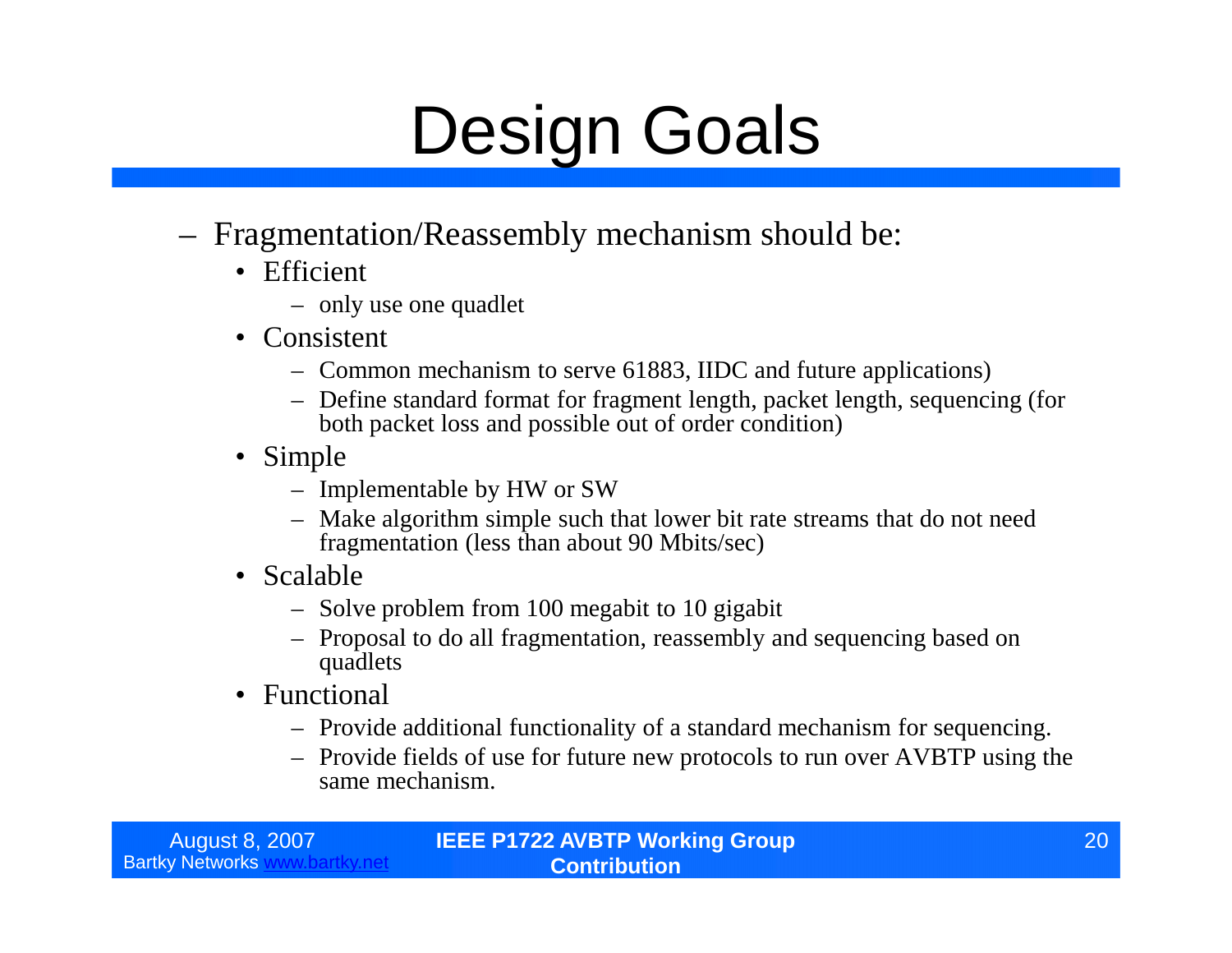# Proposal Summary

- Provide a fragmentation/reassembly service based on an integral number of quadlets
- Add one additional quadlet to AVBTP header for all stream data frames
- Standardize use of packet length field to use in conjunction with fragmentation and reassembly algorithms (e.g. used as sanity check for reassembly)
	- –Use 1394 isochronous packet byte length field from previous proposals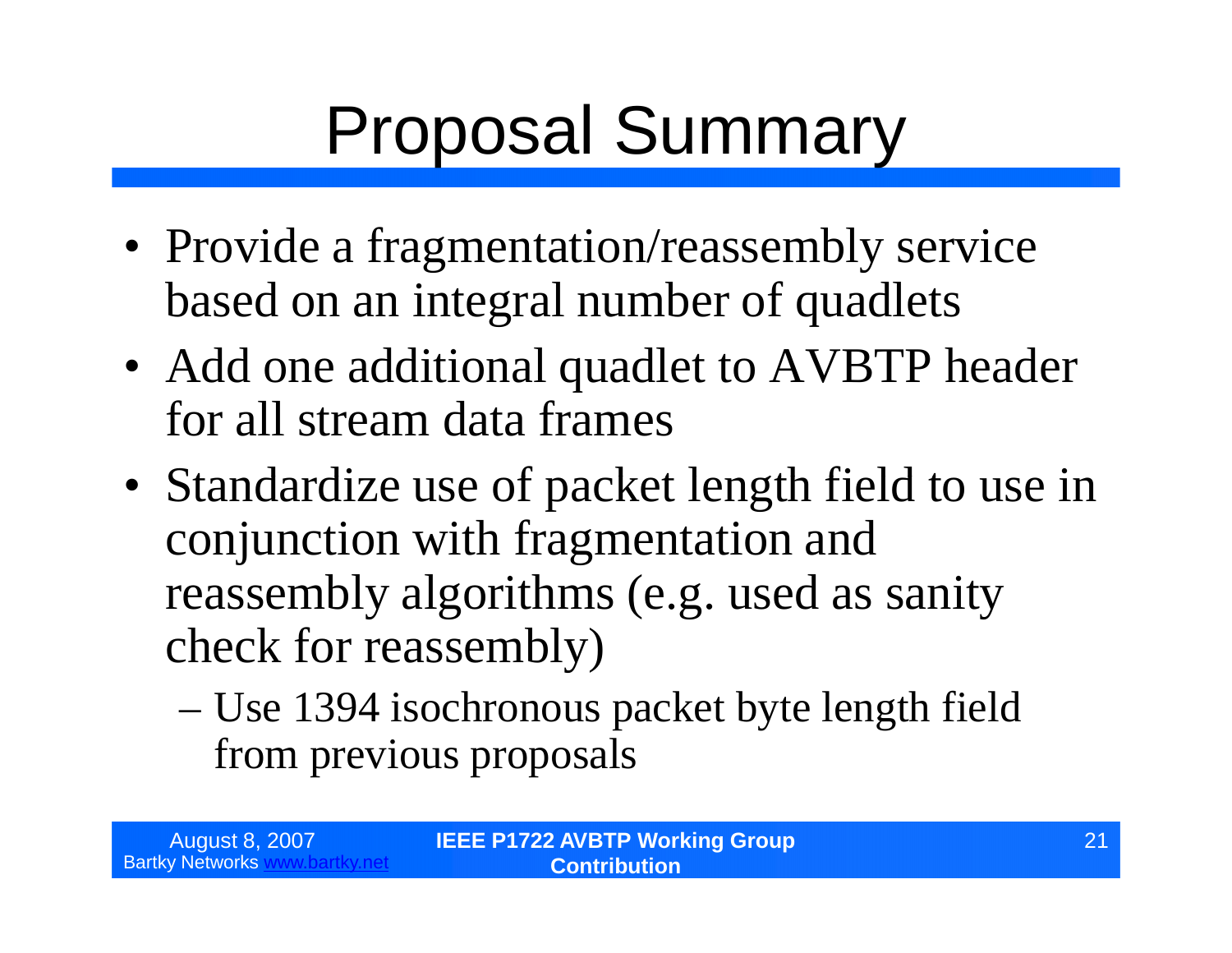# Proposal Summary

- Add the following new fields:
	- Fragment Length (quadlet count)
	- Fragment Control (2 bit control field)
	- Stream Sequence (quadlet count)
- Reuse the 1394 based packet length field, but standardize for all stream types.
- Mandate "smart fragmentation" for cases such as 61883 where packets are to be fragmented on source packet boundaries
	- Fragmentation rules passed to on a per stream basis
		- Per stream needed anyway to handle sequence number control
- Allow for delivery of received pipelined fragments and/or incomplete reassembled packets at AVBTP to upper layer.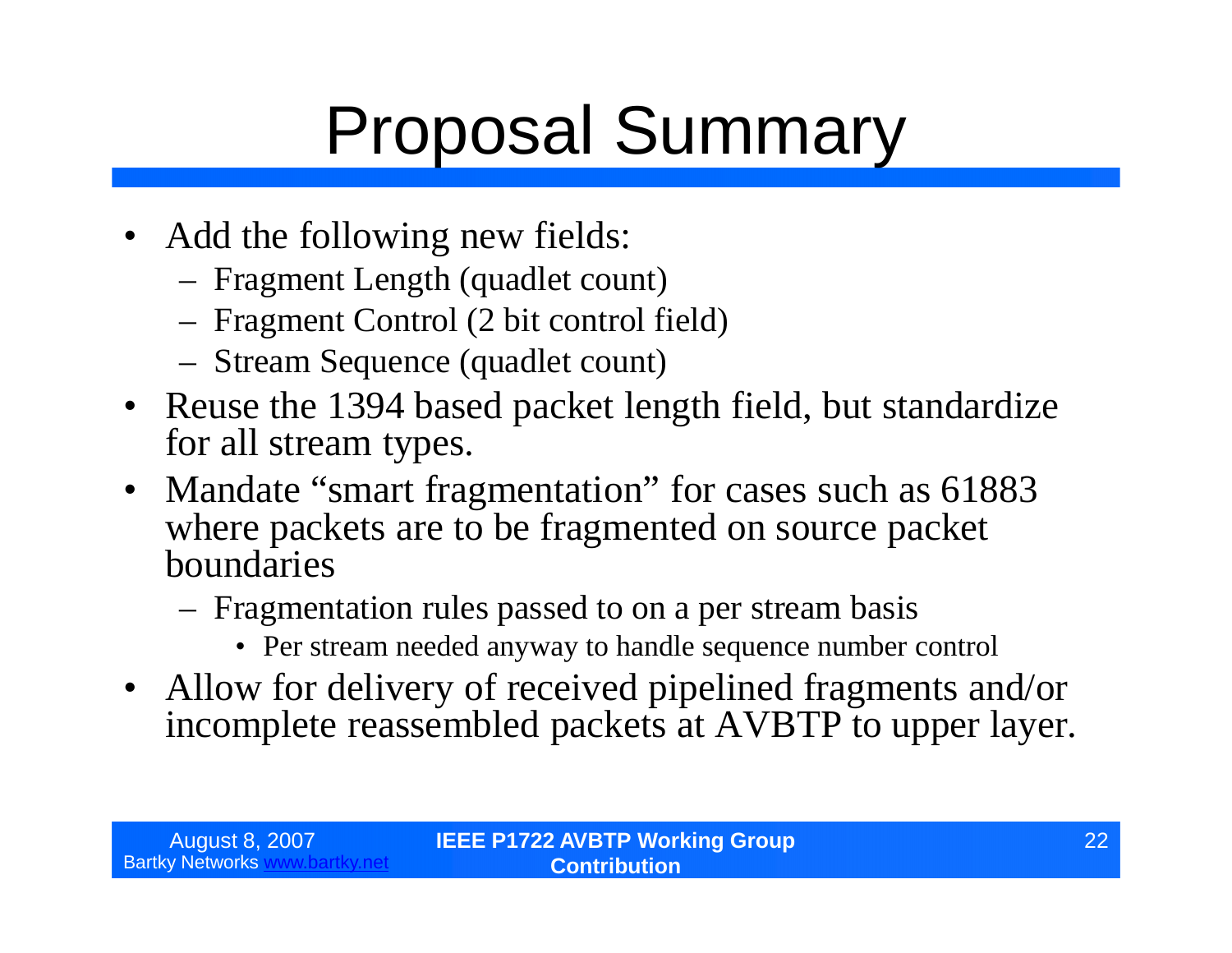### Specific fields and rules

- fc: Fragmentation Control (2 bits)
	- NOTE: To make non-fragmented streams easier, a value of 0 is used to indicate first and last status
	- $-$  00<sub>2</sub>: Only Fragment
		- Used for all packets that are not fragmented
	- $-10_2$ : First Fragment
		- Indicates to receiver that this fragment contains a packet length and to start reassembly process
			- Store packet length for later sanity check
			- Store stream sequence for order and length checks of subsequent fragments
	- $-11_2$ : Intermediate Fragment
		- Indicates to receiver that this fragment is an intermediate fragment and to continue process
			- Check stream sequence if correct (Else packet lost or out of order fragment received)
			- Check if Packet MTU exceeded (Else packet too large, protocol error)
	- $-$  01<sub>2</sub>: Last Fragment
		- Indicates to receiver that this fragment is an last packet fragment and to continue process
			- Check stream sequence if correct (Else packet lost or out of order fragment received)
			- Check if Packet MTU exceeded (Else packet too large, protocol error)
			- If all checks OK and not pipelined, OK to forward complete packet to upper layer and prepare hardware and or software for next stream packet.
			- If desired, the packet length can be checked as an additional sanity check.

| August 8, 2007           | <b>IEEE P1722 AVBTP Working Group</b> |  |
|--------------------------|---------------------------------------|--|
| <b>Bartky Networks w</b> | <b>Contribution</b>                   |  |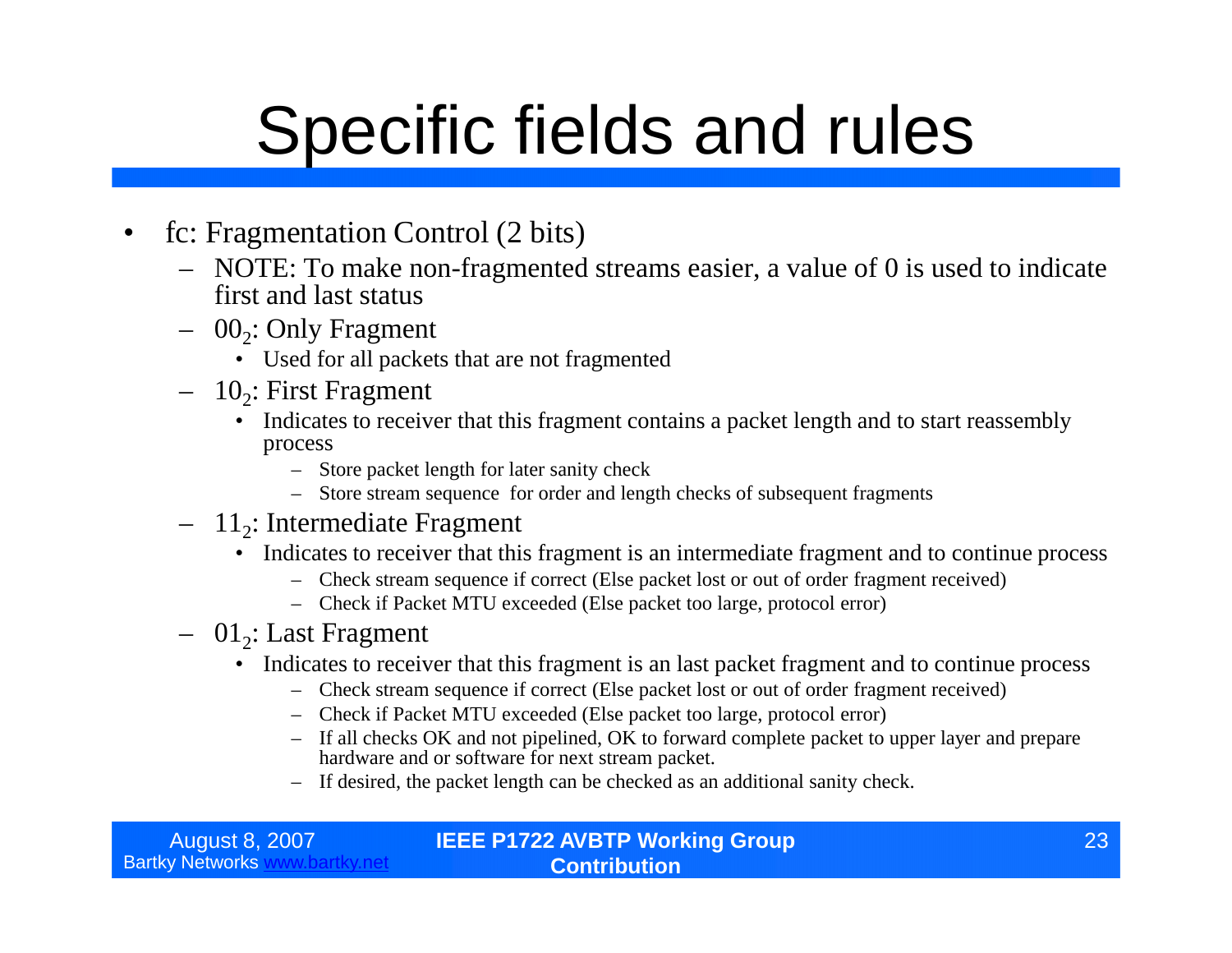### General rules

- "If it fits, you must not split"
	- For packets that fit into a single Ethernet frame, the talker shall not break it up into fragments
		- Allows to handle streams up to ~90 Mbits/second without fragmentation/reassembly (keep cost down, possible simplifications, etc. for applications such as speakers, low res cameras, etc.)
- Fragmentation/Reassembly shall be based on quadlets, not bytes.
	- Forces alignment on 32 bit boundaries
	- Reduces bits needed in fragmentation/reassembly control field (one) quadlet)
	- Should help it scale better to higher bandwidth streams for both hardware and software.
	- Standard packet octet based length field used if padding necessary.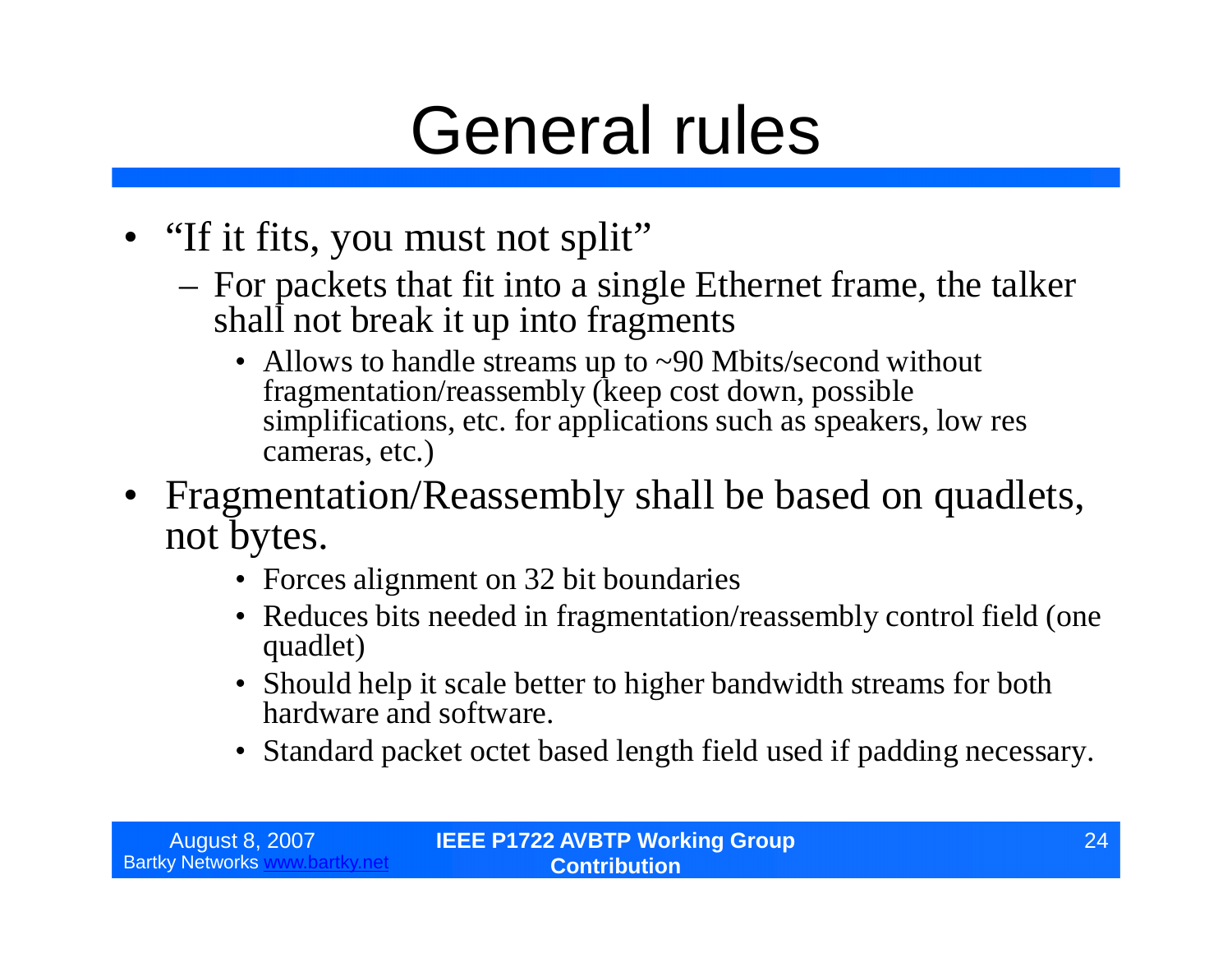### Specific fields and rules

- stream\_sequence(quadlets): 16 bits
	- Indicates current count of stream in quadlets.
	- Talker algorithm
		- Before any packets sent, transmit stream sequence counter is set to zero.
		- Each time a stream fragment (only, first, intermediate or last) is to be sent.
			- Fragment length and current stream sequence counter value is put into the fragment.
			- Fragment length (quadlets) is added to the stream sequence counter.
			- Fragment is transmitted.
	- Listener algorithm
		- On reception of initial "first" or "only" fragment of a stream
			- Stream Sequence value from the fragment is copied to the receive stream sequence counter.
			- Fragment length from the packet is added to the receive stream sequence counter
		- Each time a subsequent stream fragment (only, first, intermediate or last) is received
			- If receive stream sequence counter is not equal to the value in the received frame, then a fragment was lost, received out of order or there was a protocol error.
			- If sequence number is OK, then the fragment can be processed "normally"and the fragment length (quadlets) from the frame is added to the receive stream sequence counter.
			- If frames are not pipelined, then receiver waits for next "first"or "only"packet and discards and resets the receive sequence counter when one of those frames is received.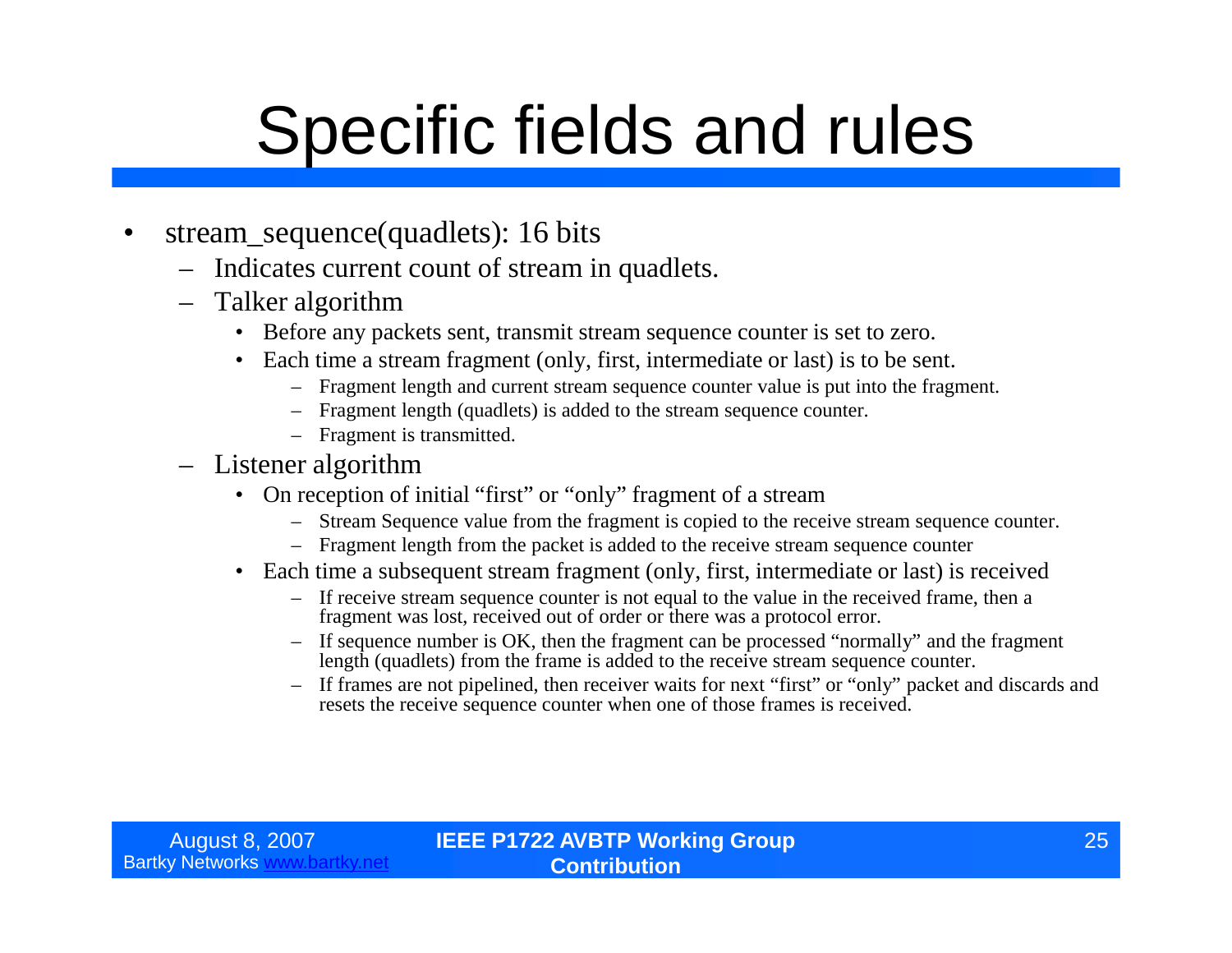### Specific fields and rules

- packet\_length (bytes): 16 bits
	- –Same format as 1394, indicates number of octets including any subsequent headers (e.g. CIP) in this packet.
	- –As fragmentation is done based on an integral number of quadlets, also used to ignore any optional padding octets at the end of the "last" or "only" fragment.
		- NOTE: 1394 based "portations" to AVBTP should already handle this case have this issue as they already handle this case as 1394 also provides a "quadlet based" service, and 61883-2 through -7 do not have any padding cases as currently defined.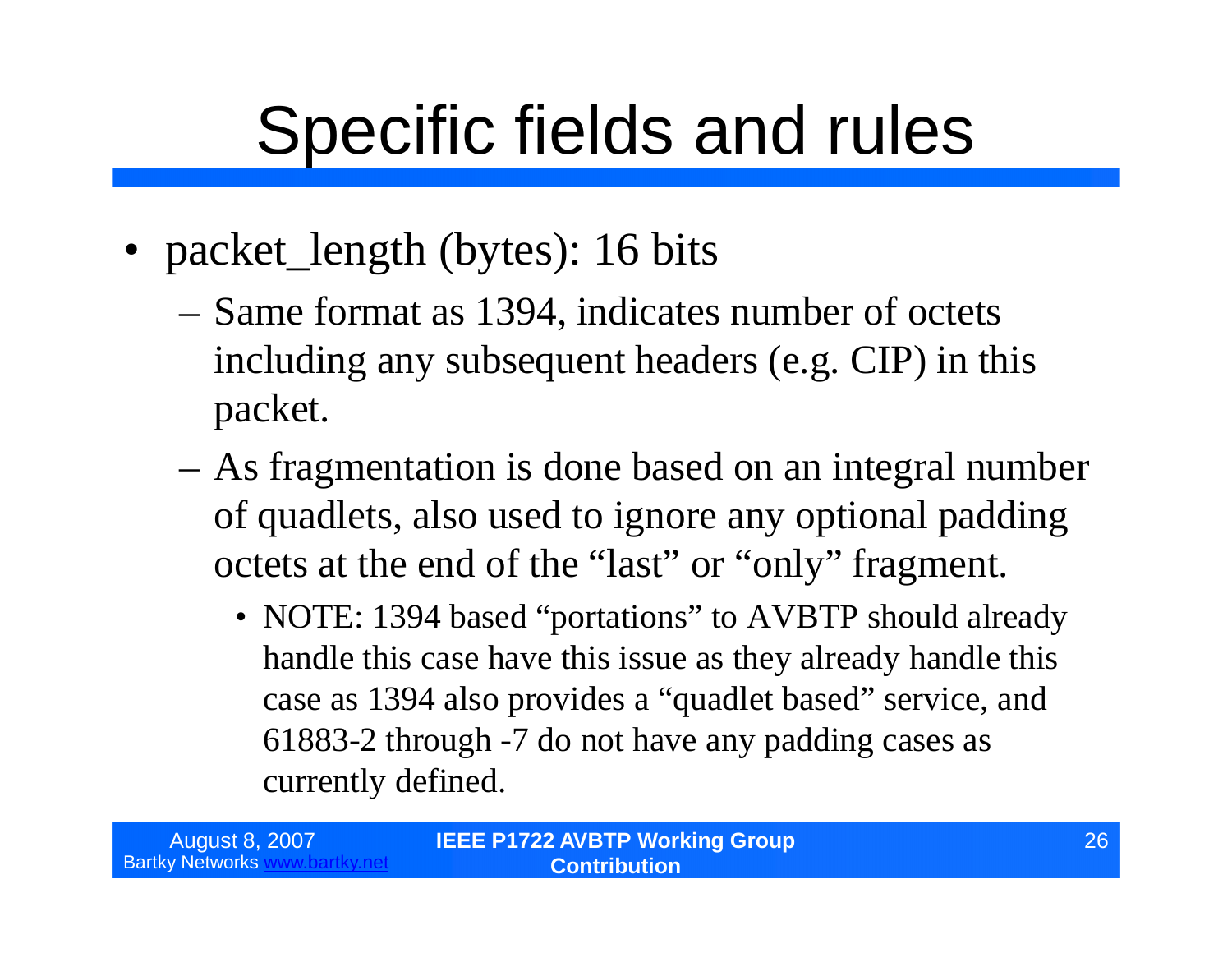## Fragmentation control variables

- All variables are per stream
- packet\_header\_length:
	- 0 to n quadlets
	- Size in quadlets of packet header, starting at first quadlet past the packet length quadlet
- packet\_payload\_fragmentaton\_unit\_size:
	- 1 to n quadlets
	- Size in quadlets of "minimum sized chunks"past the packet\_header\_length quadlets to break the packet into fragments
- maximum\_packet\_size:
	- 1 to n quadlets
	- Maximum size for packets sent by talker or received by listener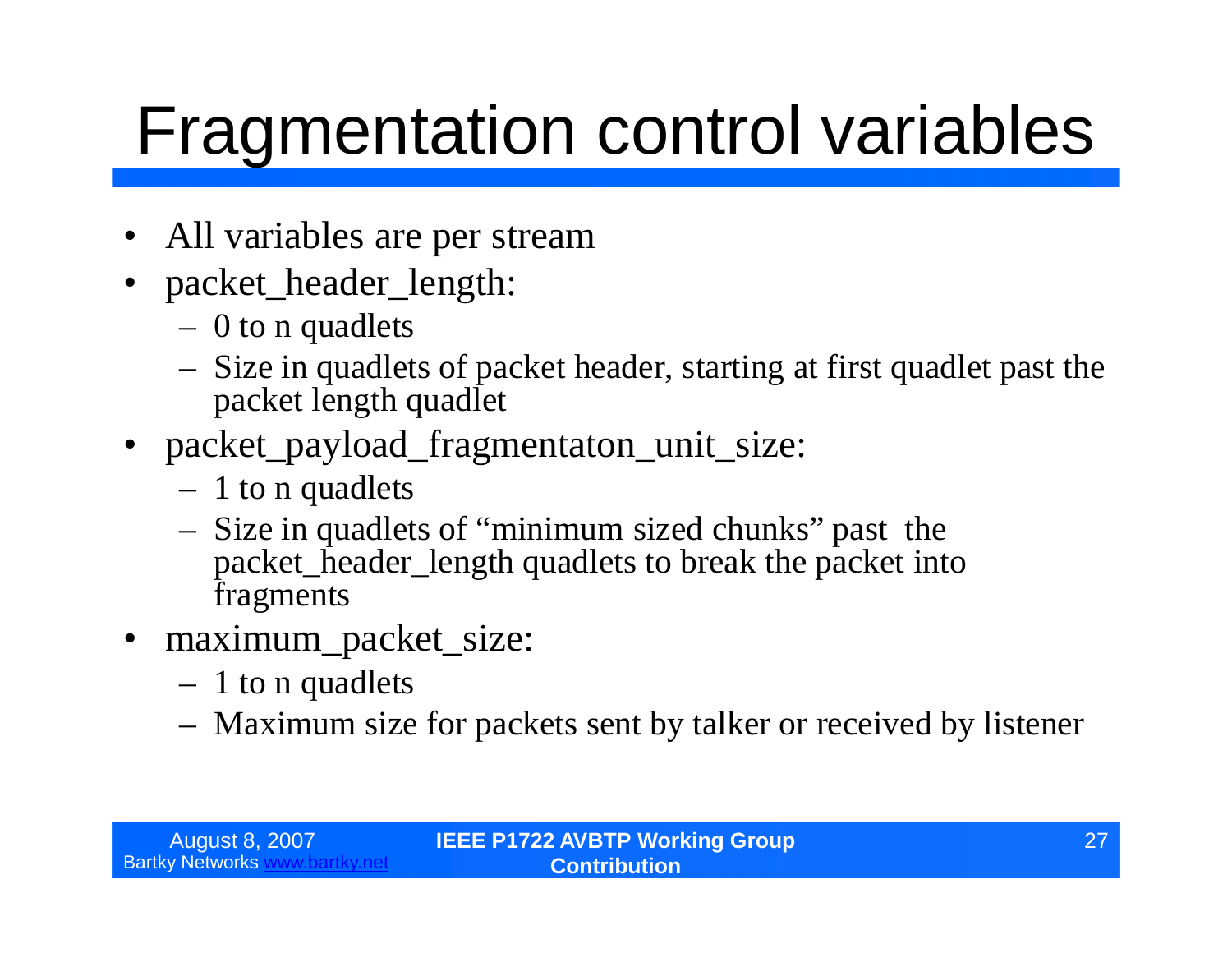### Fragmentation control variables

- 61884-4 Example:
	- –61883-4 MPEG 192 byte source packets with a 2 quadlet CIP header per CIP packet
	- $-$  packet\_header\_length  $= 2$  quadlets (8 bytes)
	- –packet\_payload\_framentation\_unit\_size = 48 quadlets (192 bytes)
	- $-$  maximum\_packet\_size  $=$  as specified by the application, for this example, lets say max 10 MPEG packets per 125 microsecond cycle, so  $2 + (48*10) =$ 482 quadlets
	- –Fragmenter sends 1st fragment with CIP header and 7 MPEG packets and 2nd fragment with remaining 3 MPEG packets.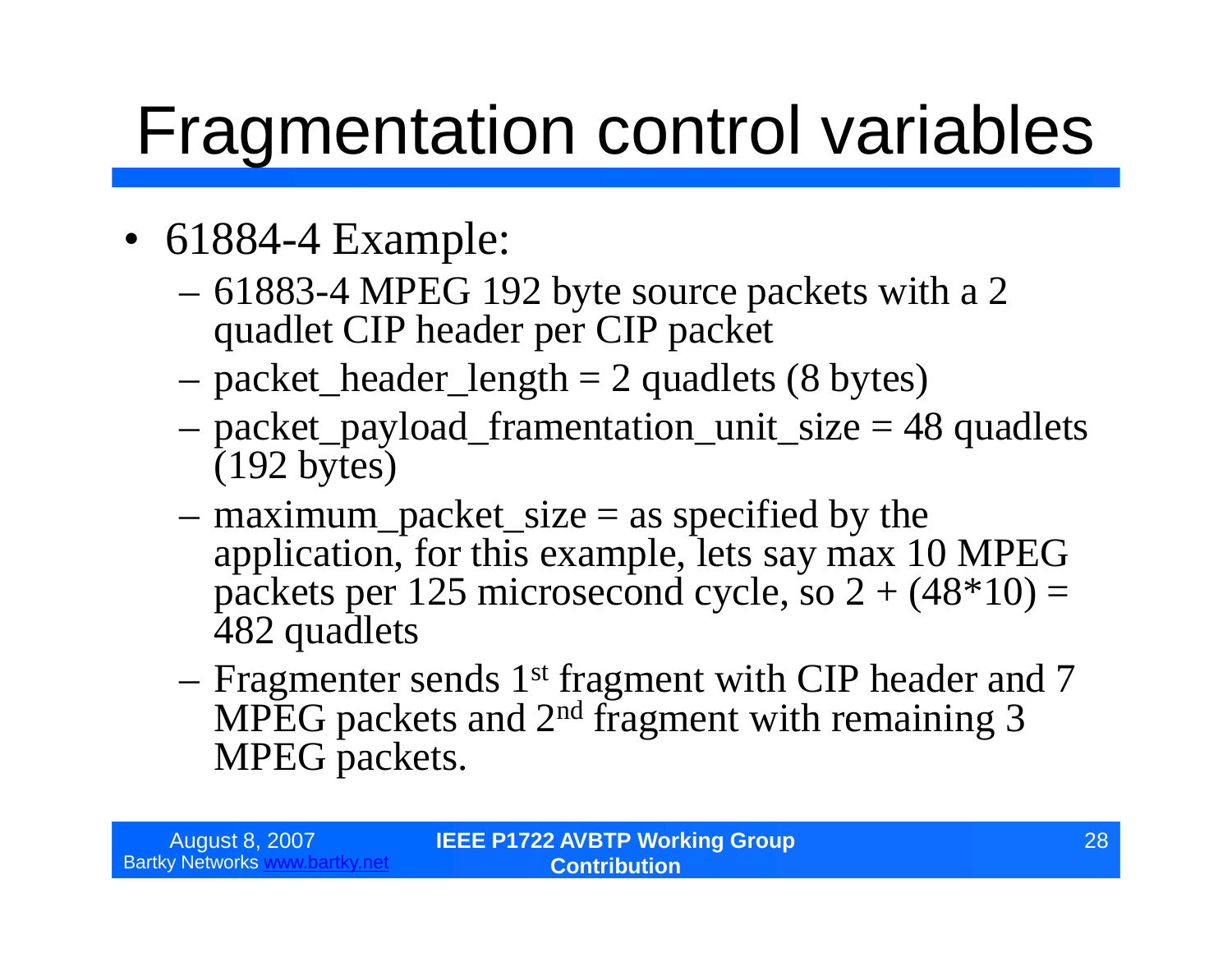### Fragmentation control variables

- IIDC Example:
	- –IIDC with no CIP packet structure.
	- $-$  packet\_header\_length  $= 0$  quadlets
	- –packet\_payload\_framentation\_unit\_size = 1 quadlets (4 bytes)
	- $-$  maximum\_packet\_size  $=$  as specified by the application, for this example, lets say max of 2000 bytes (500 quadlets)
	- –Fragmenter fills 1st fragment with 1488 bytes (372 quadlets) and 2nd fragment with 512 bytes (128 quadlets)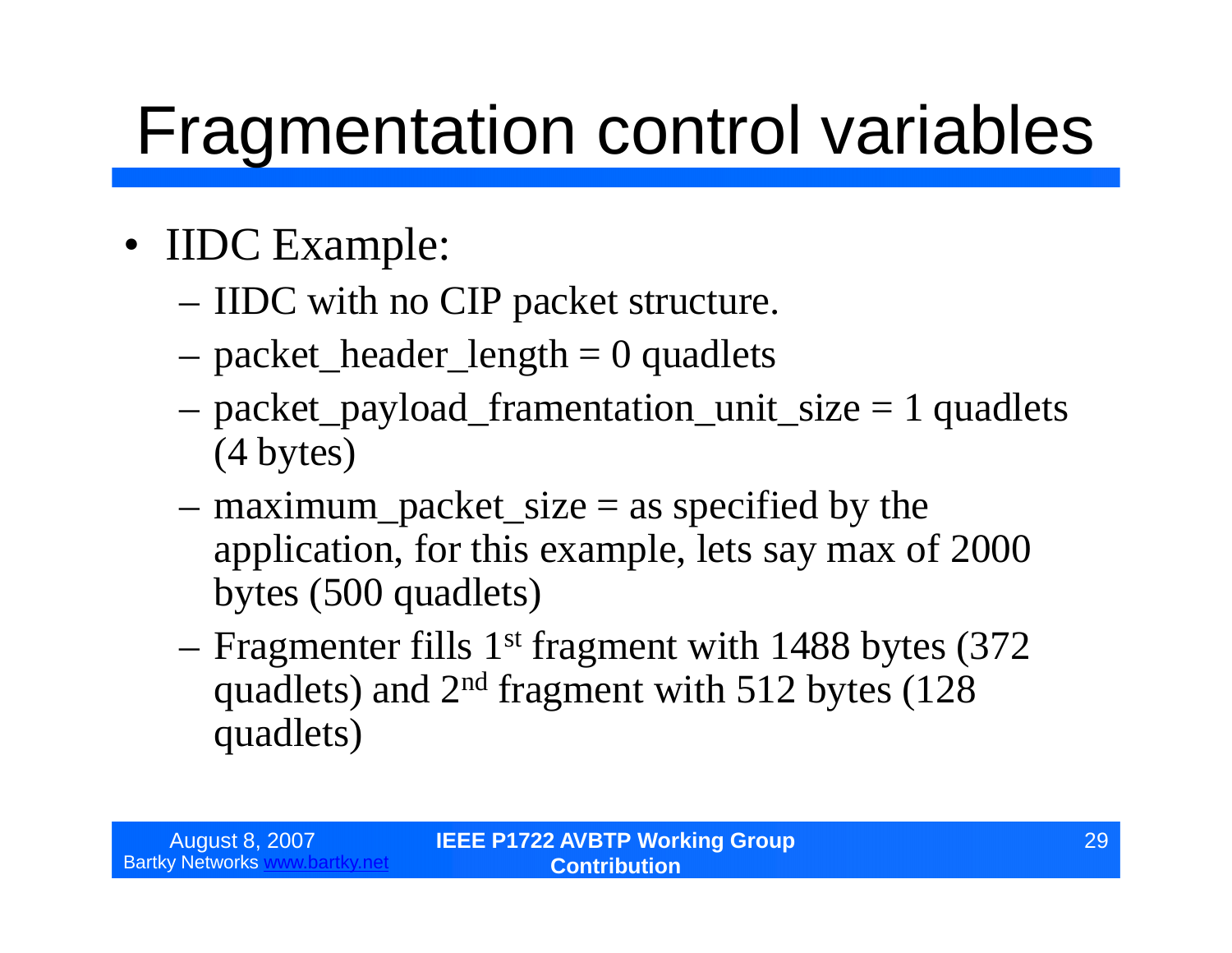# Backup

### Previous proposal on fragmentation based on splitting up and creating multiple CIP packets.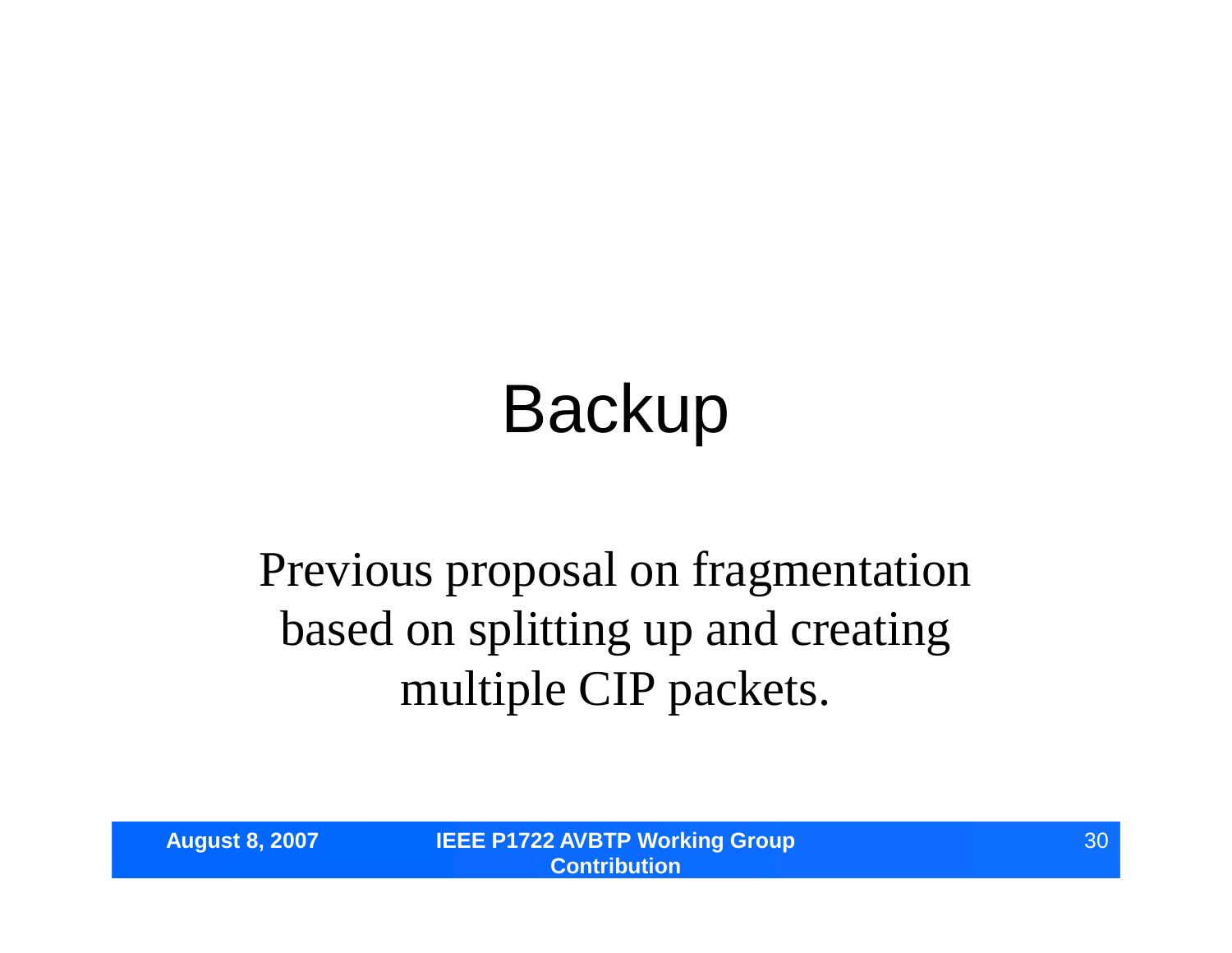### Example Data Block Fragmentation

- Example fragmentation based on Data **Blocks**
- Use case, 61883-6, 192 kHz audio, 32 channels.
	- (24 samples per 8 kHz cycle) \* (4 bytes per sample)  $\hat{ }$  32 channels = 3072 total bytes contained in 24 Data Blocks each 32 quadlets long.
- Need to break into 3 Ethernet Frames
	- First Frame: F bit = 1, L bit = 0, DBC = 0, SYT field copied from source.
	- Middle Frame: F bit  $=0$ , L bit  $= 0$ , DBC  $= 8$ , SYT field set to all ones.
	- $-$  Last Frame: F bit = 0, L bit = 1, DBC = 16, SYT field set to all ones
- Reassembly if needed is straight forward:
	- DBS, DBC, SYT copied from packet with  $F \text{ bit} = 1$ .
	- Length calculated by adding lengths of all fragments minus CIP headers of intermediate or last packets.
	- Lost fragments detected by sequence number mismatch (just like for normal streams)



August 8, 2007 **IEEE P1722 AVBTP Working Group Contribution**